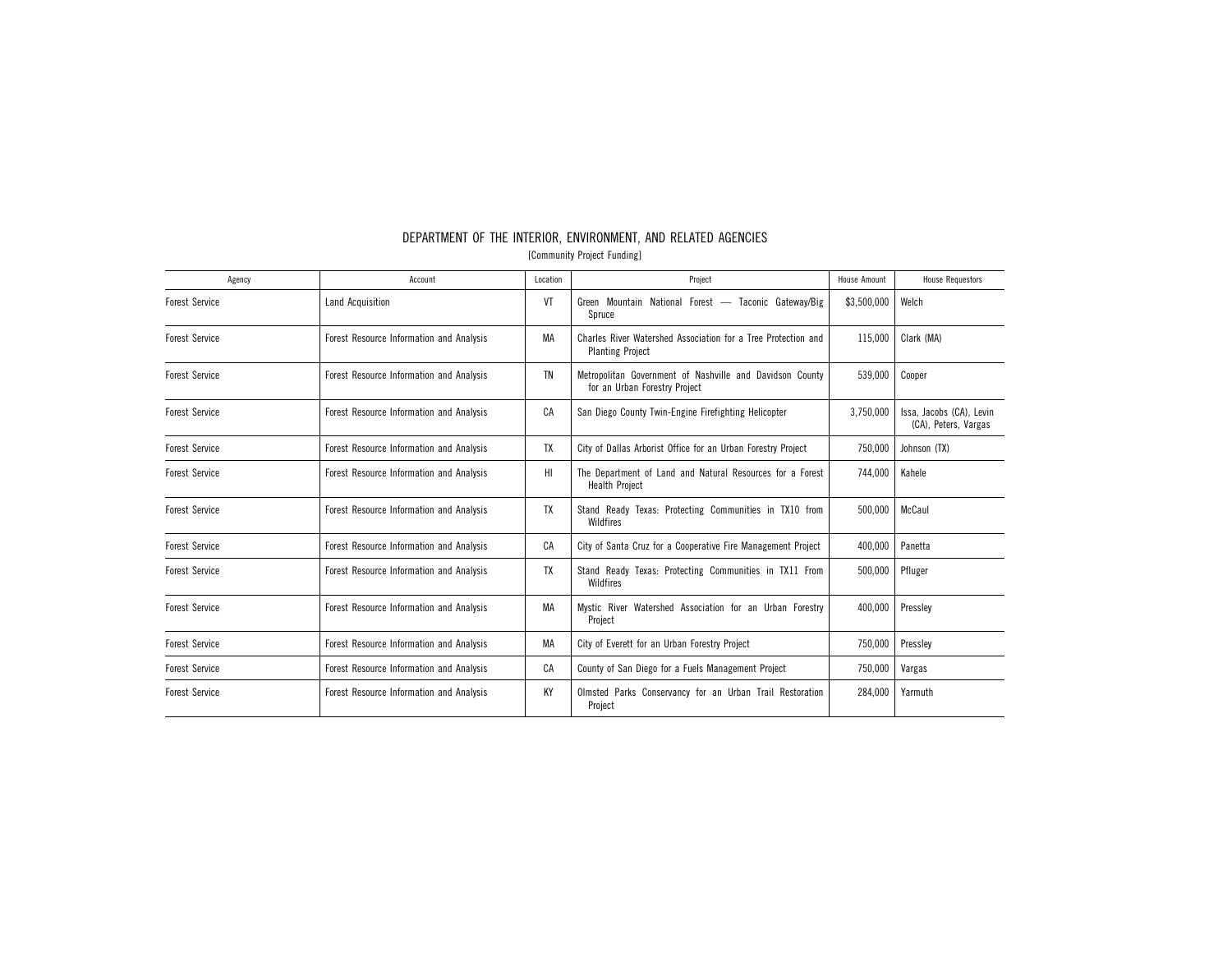| Agency                       | Account                                                                  | Location  | Project                                                                                     | <b>House Amount</b> | <b>House Requestors</b> |
|------------------------------|--------------------------------------------------------------------------|-----------|---------------------------------------------------------------------------------------------|---------------------|-------------------------|
| National Park Service        | Historic Preservation Fund Projects-Save Amer-<br>ica's Treasures Grants | 0H        | The Edna Building Renovation                                                                | 500,000             | Beatty                  |
| National Park Service        | Historic Preservation Fund Projects-Save Amer-<br>ica's Treasures Grants | OH        | Preservation of The Ridges                                                                  | 500,000             | Carey                   |
| National Park Service        | Historic Preservation Fund Projects-Save Amer-<br>ica's Treasures Grants | HI        | Relocation and Preservation of the Bishop Museum's Ich-<br>thyology Collection              | 250.000             | Case                    |
| <b>National Park Service</b> | Historic Preservation Fund Projects-Save Amer-<br>ica's Treasures Grants | PA        | Preservation of the Carrie Blast Furnaces National Historic<br>Landmark                     | 500,000             | Doyle, Michael F.       |
| National Park Service        | Historic Preservation Fund Projects-Save Amer-<br>ica's Treasures Grants | VA        | Birthplace of Country Music Preservation Project                                            | 500.000             | Griffith                |
| <b>National Park Service</b> | Historic Preservation Fund Projects-Save Amer-<br>ica's Treasures Grants | NY        | Preservation of the First Presbyterian Church in Buffalo, NY's<br><b>Allentown District</b> | 1,500,000           | Higgins (NY)            |
| <b>National Park Service</b> | Historic Preservation Fund Projects-Save Amer-<br>ica's Treasures Grants | WA        | 1926 Mukai Cold Process Fruit Barreling Plant Restoration                                   | 500,000             | Jayapal                 |
| National Park Service        | Historic Preservation Fund Projects-Save Amer-<br>ica's Treasures Grants | OH        | <b>Grand Theater Restoration</b>                                                            | 500,000             | Johnson (OH)            |
| National Park Service        | Historic Preservation Fund Projects-Save Amer-<br>ica's Treasures Grants | OH        | Henry County Courthouse Restoration Project                                                 | 750,000             | Latta                   |
| <b>National Park Service</b> | Historic Preservation Fund Projects-Save Amer-<br>ica's Treasures Grants | <b>NY</b> | American History House Restoration Project                                                  | 1,500,000           | <b>Malliotakis</b>      |
| National Park Service        | Historic Preservation Fund Projects-Save Amer-<br>ica's Treasures Grants | <b>NY</b> | Saving A NY Majestic Landmark                                                               | 500,000             | <b>Malliotakis</b>      |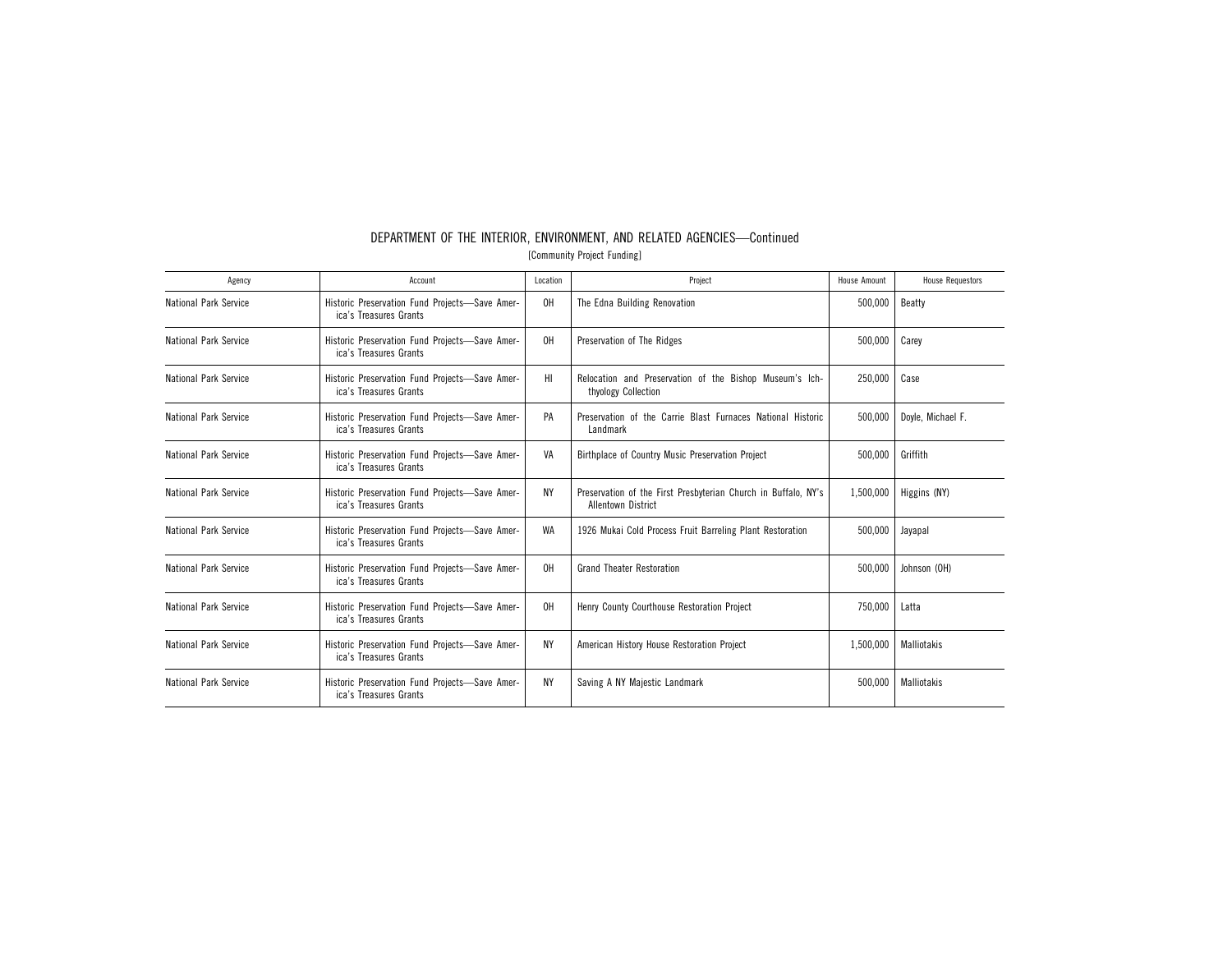| <b>National Park Service</b>           | Historic Preservation Fund Projects-Save Amer-<br>ica's Treasures Grants | ΝY | New Day at Federal Hall: Preserving and Presenting America's<br>Rich and Diverse History | 500,000   | Nadler      |  |
|----------------------------------------|--------------------------------------------------------------------------|----|------------------------------------------------------------------------------------------|-----------|-------------|--|
| <b>National Park Service</b>           | Historic Preservation Fund Projects-Save Amer-<br>ica's Treasures Grants | NJ | Education Wing at the Metlar-Bodine House Museum Historic<br>Site                        | 500,000   | Pallone     |  |
| <b>National Park Service</b>           | Historic Preservation Fund Projects-Save Amer-<br>ica's Treasures Grants | WI | Historic Driver Opera House Restoration - Darlington, WI                                 | 250,000   | Pocan       |  |
| <b>National Park Service</b>           | Historic Preservation Fund Projects-Save Amer-<br>ica's Treasures Grants | WI | Mineral Point, WI Historic District Marquee Restoration                                  | 100,000   | Pocan       |  |
| National Park Service                  | Historic Preservation Fund Projects-Save Amer-<br>ica's Treasures Grants | AL | Historic Brown Chapel AME Church Restoration                                             | 1,500,000 | Sewell      |  |
| National Park Service                  | Historic Preservation Fund Projects-Save Amer-<br>ica's Treasures Grants | ΝY | Roslyn Grist Mill Rehabilitation                                                         | 500,000   | Suozzi      |  |
| <b>National Park Service</b>           | Historic Preservation Fund Projects-Save Amer-<br>ica's Treasures Grants | 0H | Dayton Art Institute Restoration - Windows, Doors and More                               | 800,000   | Turner      |  |
| <b>National Park Service</b>           | Land Acquisition                                                         | GA | <b>Cumberland Island National Seashore</b>                                               | 8,700,000 | Carter (GA) |  |
| <b>Environmental Protection Agency</b> | STAG-Drinking Water State Revolving Fund                                 | AL | Town of Garden City Water System Improvements                                            | 520,000   | Aderholt    |  |
| <b>Environmental Protection Agency</b> | STAG-Clean Water State Revolving Fund                                    | СA | San Bernardino Valley Municipal Water District for a<br>Stormwater Recharge Project      | 2,500,000 | Aguilar     |  |
| <b>Environmental Protection Agency</b> | STAG-Clean Water State Revolving Fund                                    | СA | City of Rialto for the Lake Rialto Habitat Management and<br><b>Community Open Space</b> | 2,000,000 | Aguilar     |  |
| <b>Environmental Protection Agency</b> | STAG-Clean Water State Revolving Fund                                    | NV | City of Fallon Wastewater Treatment Plant Dewatering Press                               | 4,369,600 | Amodei      |  |
| <b>Environmental Protection Agency</b> | STAG-Clean Water State Revolving Fund                                    | NV | City of Reno Booth Street Sewer Siphon                                                   | 1,500,000 | Amodei      |  |
| <b>Environmental Protection Agency</b> | STAG-Drinking Water State Revolving Fund                                 | ΝV | Truckee Meadows Water Authority Spanish Springs Nitrate and<br>Arsenic Treatment Plant   | 3,000,000 | Amodei      |  |
| <b>Environmental Protection Agency</b> | STAG-Clean Water State Revolving Fund                                    | MA | City of Fall River for a Waterfront Stormwater Corridor Project                          | 3.452.972 | Auchincloss |  |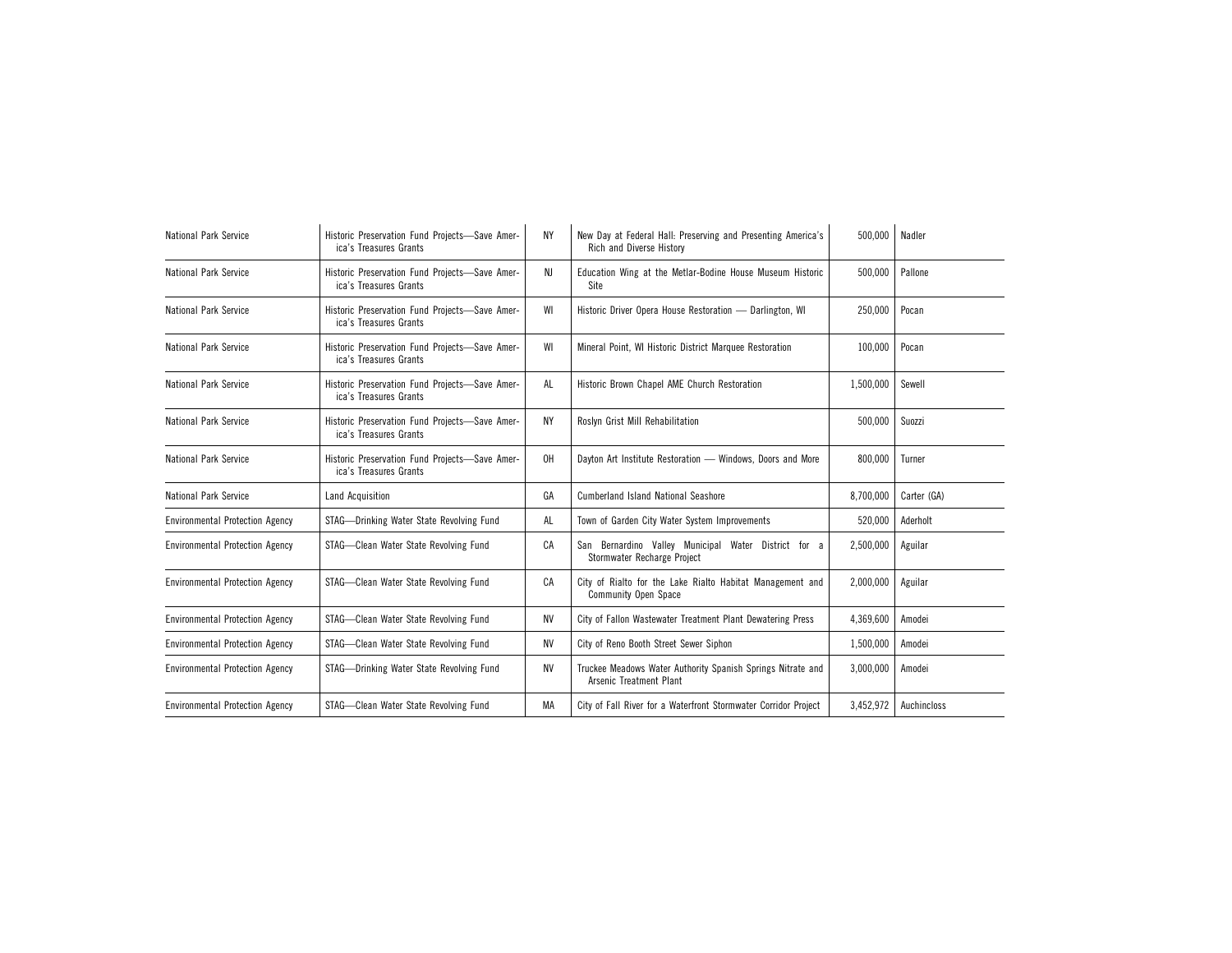| Agency                                 | Account                                  | Location | Project                                                                                    | <b>House Amount</b> | <b>House Requestors</b> |
|----------------------------------------|------------------------------------------|----------|--------------------------------------------------------------------------------------------|---------------------|-------------------------|
| <b>Environmental Protection Agency</b> | STAG-Drinking Water State Revolving Fund | MA       | Town of Somerset for a Hot & Cold Lane Tank THM Removal<br>System                          | 3,200,000           | Auchincloss             |
| <b>Environmental Protection Agency</b> | STAG—Drinking Water State Revolving Fund | МA       | Town of Millis for a Water Supply PFAS Treatment Planning,<br>Design, Construction Project | 3,452,972           | Auchincloss             |
| <b>Environmental Protection Agency</b> | STAG-Drinking Water State Revolving Fund | МA       | Town of Sharon for a PFAS Water Treatment Plant Project                                    | 3,452,972           | Auchincloss             |
| <b>Environmental Protection Agency</b> | STAG-Drinking Water State Revolving Fund | МA       | Town of Mansfield for the PFAS Treatment for Dustin/Prescott<br><b>Wells Project</b>       | 2.000.000           | Auchincloss             |
| <b>Environmental Protection Agency</b> | STAG-Clean Water State Revolving Fund    | МA       | Town of Foxborough for a Sewer Design Route 1 Project                                      | 400.000             | Auchincloss             |
| <b>Environmental Protection Agency</b> | STAG-Clean Water State Revolving Fund    | IA       | City of Pacific Junction for a Green Infrastructure Project                                | 1,000,000           | Axne                    |
| <b>Environmental Protection Agency</b> | STAG-Clean Water State Revolving Fund    | IA       | City of Clive for the Greenbelt Landing Project                                            | 500,000             | Axne                    |
| <b>Environmental Protection Agency</b> | STAG-Drinking Water State Revolving Fund | 0H       | 161 Water Tower Project                                                                    | 2,134,300           | Balderson               |
| <b>Environmental Protection Agency</b> | STAG-Clean Water State Revolving Fund    | KY       | <b>Montgomery County Sanitation District Improvements</b>                                  | 3,000,000           | Barr                    |
| <b>Environmental Protection Agency</b> | STAG-Clean Water State Revolving Fund    | KY       | WWTP1 Upgrade & Expansion                                                                  | 5,000,000           | Barr                    |
| <b>Environmental Protection Agency</b> | STAG-Drinking Water State Revolving Fund | KY       | Nicholas County Water District-Phase 13 Water System Im-<br>provements                     | 1,548,000           | Barr                    |
| <b>Environmental Protection Agency</b> | STAG-Drinking Water State Revolving Fund | KY       | Lawrenceburg Water System Improvements Project                                             | 2,000,000           | Barr                    |
| <b>Environmental Protection Agency</b> | STAG-Drinking Water State Revolving Fund | ΚY       | Stanton Water Improvements Project                                                         | 640,000             | Barr                    |
| <b>Environmental Protection Agency</b> | STAG-Drinking Water State Revolving Fund | CA       | Citrus Heights Water District for the Highland Avenue Well<br>Project                      | 1,500,000           | Bera                    |
| <b>Environmental Protection Agency</b> | STAG-Drinking Water State Revolving Fund | CA       | Sacramento County for a Regional Conjunctive Use Project                                   | 2,800,000           | Bera                    |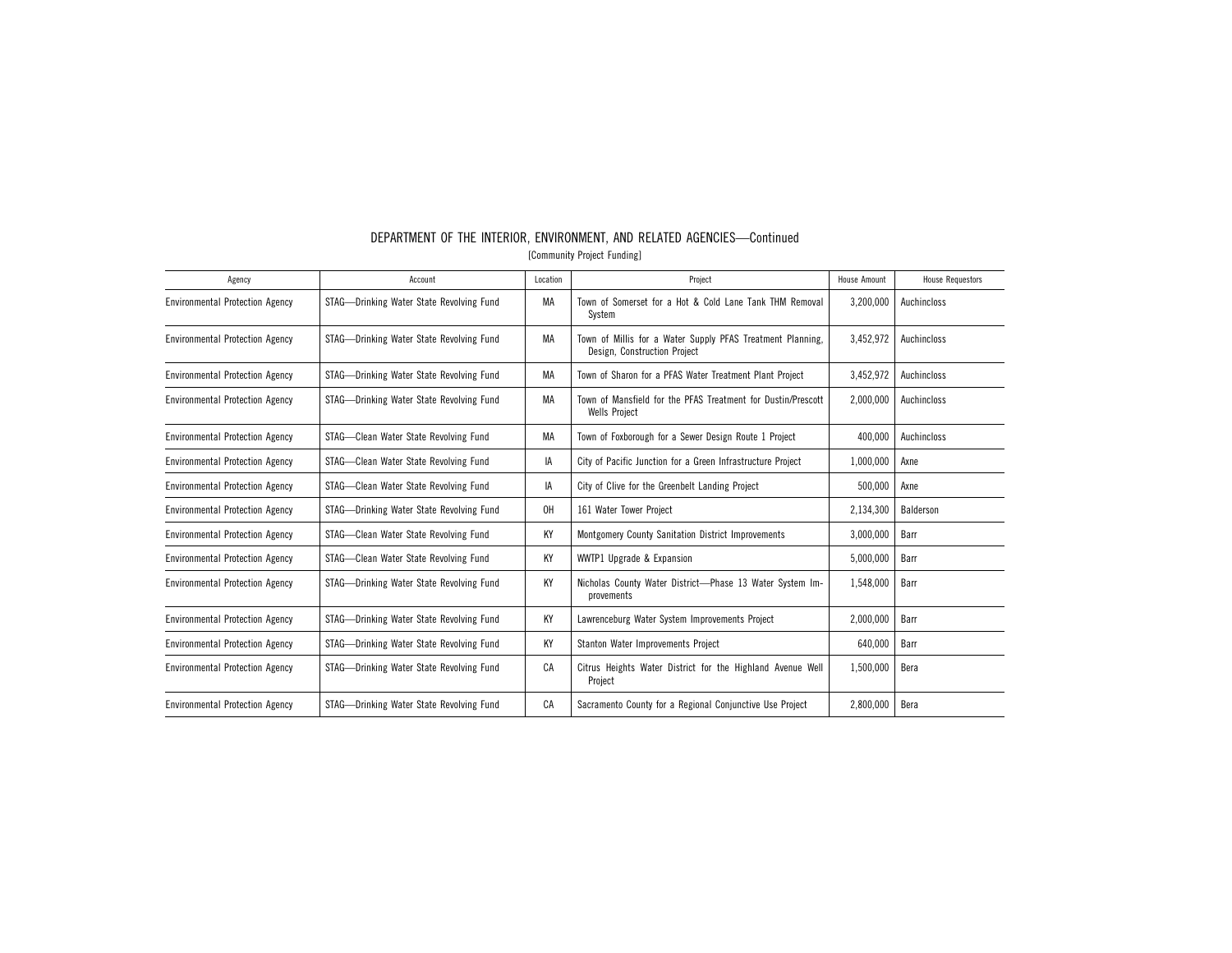| <b>Environmental Protection Agency</b> | STAG-Drinking Water State Revolving Fund | СA             | Carmichael Water District for Aquifer Storage and Recharge<br>Well #2                                | 2,500,000 | Bera             |
|----------------------------------------|------------------------------------------|----------------|------------------------------------------------------------------------------------------------------|-----------|------------------|
| <b>Environmental Protection Agency</b> | STAG-Drinking Water State Revolving Fund | 0K             | City of Seminole Water Tower Replacement                                                             | 4,351,281 | Bice (OK)        |
| <b>Environmental Protection Agency</b> | STAG-Drinking Water State Revolving Fund | 0K             | City of Edmond Water Treatment Plant Expansion                                                       | 5,000,000 | Bice (OK)        |
| <b>Environmental Protection Agency</b> | STAG-Clean Water State Revolving Fund    | FL.            | Anclote Road Stormwater and Roadway Improvements                                                     | 2,000,000 | <b>Bilirakis</b> |
| <b>Environmental Protection Agency</b> | STAG-Clean Water State Revolving Fund    | GA             | City of Colquitt for a Wastewater Pollution Control Plant<br>Project                                 | 1,187,200 | Bishop (GA)      |
| <b>Environmental Protection Agency</b> | STAG-Clean Water State Revolving Fund    | GA             | City of Leesburg for a Sewage and Clean Water Infrastructure<br>Project                              | 949.146   | Bishop (GA)      |
| <b>Environmental Protection Agency</b> | STAG-Clean Water State Revolving Fund    | 0 <sub>R</sub> | Clackamas County for a Watershed Protection Project and<br><b>Wastewater Facility Decommission</b>   | 2,000,000 | Blumenauer       |
| <b>Environmental Protection Agency</b> | STAG-Drinking Water State Revolving Fund | 0R             | Tualatin Valley Water District for the Willamette Water Supply<br><b>System Construction Project</b> | 3,000,000 | Bonamici         |
| <b>Environmental Protection Agency</b> | STAG-Clean Water State Revolving Fund    | IL.            | Mt. Vernon Sanitary Sewer Lining Project                                                             | 2,411,896 | Bost             |
| <b>Environmental Protection Agency</b> | STAG-Drinking Water State Revolving Fund | GA             | Gwinnett County for Replacement and Upgrade of Aged Water<br><b>Distribution Mains</b>               | 2,988,000 | Bourdeaux        |
| <b>Environmental Protection Agency</b> | STAG-Clean Water State Revolving Fund    | 0H             | Cuyahoga County for the MLK Boulevard Sewer Project                                                  | 1,000,000 | Brown (OH)       |
| <b>Environmental Protection Agency</b> | STAG-Clean Water State Revolving Fund    | 0H             | City of Shaker Heights for the Lomond/Lynnfield Sanitary<br>Sewer Overflow (SSO) Project             | 1,600,000 | Brown (OH)       |
| <b>Environmental Protection Agency</b> | STAG-Clean Water State Revolving Fund    | 0H             | Northeast Ohio Regional Sewer District for a CSO Elimination<br>Project in Garfield Heights          | 2,000,000 | Brown (OH)       |
| <b>Environmental Protection Agency</b> | STAG-Drinking Water State Revolving Fund | CA             | City of Oxnard for a Water Pipeline Replacement                                                      | 2,846,400 | Brownley         |
| <b>Environmental Protection Agency</b> | STAG-Clean Water State Revolving Fund    | СA             | City of Simi Valley for the Sewer Line Replacement near Easy<br>Street and the Arroyo Simi           | 1,684,000 | Brownley         |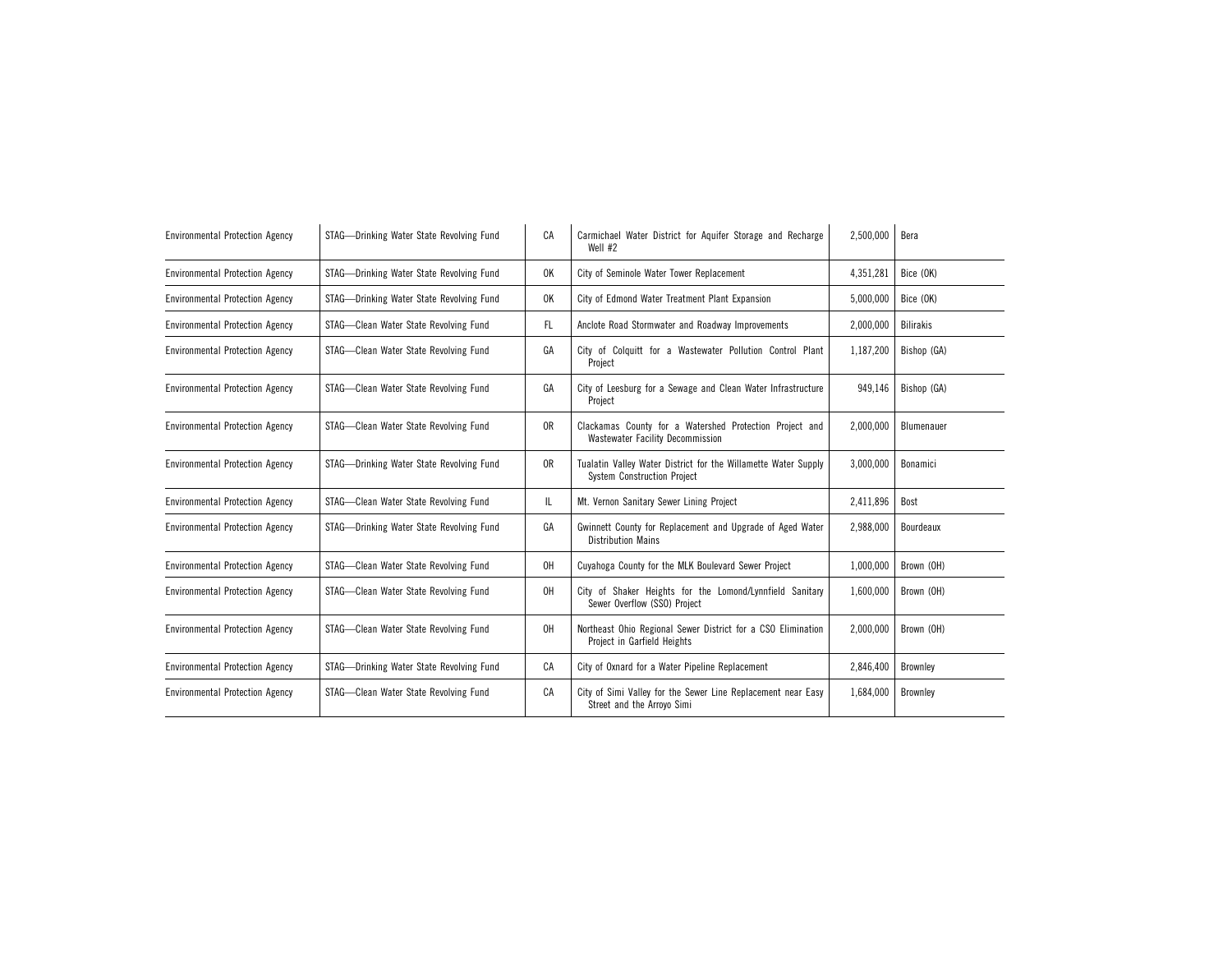| Agency                                 | Account                                  | Location  | Project                                                                                  | <b>House Amount</b> | <b>House Requestors</b> |
|----------------------------------------|------------------------------------------|-----------|------------------------------------------------------------------------------------------|---------------------|-------------------------|
| <b>Environmental Protection Agency</b> | STAG-Clean Water State Revolving Fund    | CA        | City of Santa Paula for the Harvard Boulevard Water and<br>Sewer Pipeline Replacement    | 2,000,000           | <b>Brownley</b>         |
| <b>Environmental Protection Agency</b> | STAG-Clean Water State Revolving Fund    | FL.       | Longboat Key Wastewater Main Replacement                                                 | 3,000,000           | Buchanan                |
| <b>Environmental Protection Agency</b> | STAG-Drinking Water State Revolving Fund | IL.       | City of Lewistown for a Municipal Water Supply Project                                   | 600,000             | Bustos                  |
| <b>Environmental Protection Agency</b> | STAG-Clean Water State Revolving Fund    | <b>NC</b> | City of Wilson for Sewer Collection System Improvements                                  | 3,452,972           | Butterfield             |
| <b>Environmental Protection Agency</b> | STAG-Clean Water State Revolving Fund    | <b>NC</b> | Warren County for the Pleasant Hills Wastewater Pump Sta-<br>tion Replacement            | 838,000             | Butterfield             |
| <b>Environmental Protection Agency</b> | STAG-Clean Water State Revolving Fund    | СA        | Quail Valley Septic-to-Sewer Conversion Project                                          | 2,500,000           | Calvert                 |
| <b>Environmental Protection Agency</b> | STAG-Clean Water State Revolving Fund    | CA        | Canyon Lake Water Treatment Plant Phase 2 Upgrades                                       | 3.000.000           | Calvert                 |
| <b>Environmental Protection Agency</b> | STAG-Drinking Water State Revolving Fund | CA        | Cachuma Operation and Maintenance Board for the Lake<br>Cachuma Pumping Facility Project | 500,000             | Carbajal                |
| <b>Environmental Protection Agency</b> | STAG-Clean Water State Revolving Fund    | 0H        | Wastewater Treatment Plant Expansion Project                                             | 1,500,000           | Carev                   |
| <b>Environmental Protection Agency</b> | STAG-Clean Water State Revolving Fund    | 0H        | New Wastewater Treatment Plant                                                           | 400,000             | Carey                   |
| <b>Environmental Protection Agency</b> | STAG-Clean Water State Revolving Fund    | 0H        | Summerford Sanitary Sewer Project                                                        | 765,000             | Carey                   |
| <b>Environmental Protection Agency</b> | STAG-Drinking Water State Revolving Fund | AL        | Mobile County Water, Sewer, and Fire Protection Authority<br>Water Well Project          | 1,280,000           | Carl                    |
| <b>Environmental Protection Agency</b> | STAG-Clean Water State Revolving Fund    | AL        | Dauphin Island Stormwater Management Project                                             | 2,000,000           | Carl                    |
| <b>Environmental Protection Agency</b> | STAG-Clean Water State Revolving Fund    | GA        | Tybee Island Stormwater Detention System                                                 | 2,600,000           | Carter (GA)             |
| <b>Environmental Protection Agency</b> | STAG-Clean Water State Revolving Fund    | <b>TX</b> | City of Temple Sanitary Overflow Reduction Project                                       | 5,000,000           | Carter (TX)             |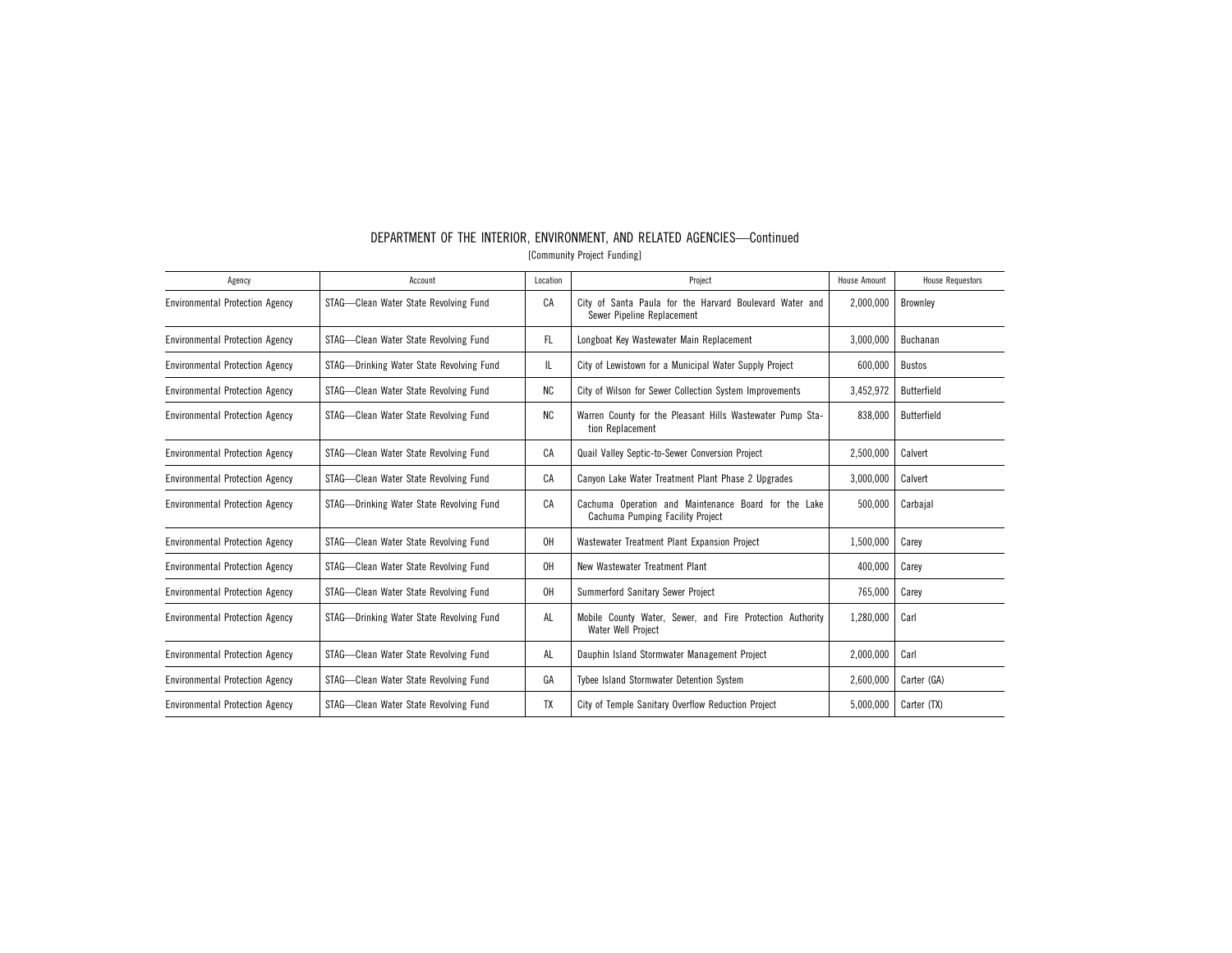| <b>Environmental Protection Agency</b> | STAG-Clean Water State Revolving Fund    | TX  | Salado, Stormwater Improvement Project                                                    | 1,500,000 | Carter (TX) |
|----------------------------------------|------------------------------------------|-----|-------------------------------------------------------------------------------------------|-----------|-------------|
| <b>Environmental Protection Agency</b> | STAG-Clean Water State Revolving Fund    | PA  | Wyoming Valley Sanitary Authority for Restoration, Retrofits,<br>and Acquisition Projects | 3,452,972 | Cartwright  |
| <b>Environmental Protection Agency</b> | STAG-Clean Water State Revolving Fund    | PA  | Milford Borough for a Central Sewage and Stormwater Project                               | 3,452,972 | Cartwright  |
| <b>Environmental Protection Agency</b> | STAG-Clean Water State Revolving Fund    | HI  | State of Hawaii for Pearl Harbor Aquifer Recovery Projects                                | 1,720,000 | Case        |
| <b>Environmental Protection Agency</b> | STAG-Clean Water State Revolving Fund    | IL  | Wheaton Sanitary District for Secondary Clarifier Upgrades                                | 2,655,400 | Casten      |
| <b>Environmental Protection Agency</b> | STAG-Clean Water State Revolving Fund    | FL. | Hillsborough County for a Septic to Sewer Project                                         | 1,920,000 | Castor (FL) |
| <b>Environmental Protection Agency</b> | STAG-Clean Water State Revolving Fund    | 0H  | West Kemper Road Storm Water Improvement Project                                          | 1,209,900 | Chabot      |
| <b>Environmental Protection Agency</b> | STAG-Clean Water State Revolving Fund    | RI. | Town of Smithfield for a Water and Sewer Project                                          | 840,000   | Cicilline   |
| <b>Environmental Protection Agency</b> | STAG-Clean Water State Revolving Fund    | RI. | Town of Bristol for the Sewer Rehabilitation Area 2 and 3<br>Project                      | 1,248,000 | Cicilline   |
| <b>Environmental Protection Agency</b> | STAG-Clean Water State Revolving Fund    | RI. | Town of Cumberland for a Returning Stormwater Runoff<br>Project                           | 1,200,000 | Cicilline   |
| <b>Environmental Protection Agency</b> | STAG-Clean Water State Revolving Fund    | MA  | City of Framingham for the Lake Waushakum Clean Water<br>Project                          | 1,700,000 | Clark (MA)  |
| <b>Environmental Protection Agency</b> | STAG-Clean Water State Revolving Fund    | МA  | City of Watertown for a Stormwater Tree Trench Project                                    | 240,000   | Clark (MA)  |
| <b>Environmental Protection Agency</b> | STAG-Clean Water State Revolving Fund    | 0K  | City of Midwest City S.E. 15th Street Drainage Project                                    | 3,200,000 | Cole        |
| <b>Environmental Protection Agency</b> | STAG-Clean Water State Revolving Fund    | 0K  | City of Ada Wastewater Treatment Plant and Water Reuse                                    | 400,000   | Cole        |
| <b>Environmental Protection Agency</b> | STAG-Drinking Water State Revolving Fund | КY  | Lebanon Water Works Company Tank Project                                                  | 1,000,000 | Comer       |
| <b>Environmental Protection Agency</b> | STAG-Clean Water State Revolving Fund    | CA  | Orange County Sanitation District for a Supercritical Water<br><b>Oxidation Project</b>   | 3,452,972 | Correa      |
| <b>Environmental Protection Agency</b> | STAG-Drinking Water State Revolving Fund | CA  | City of Atwater for the Buhach Road and Gurr Road Utility Ex-<br>tension                  | 3,000,000 | Costa       |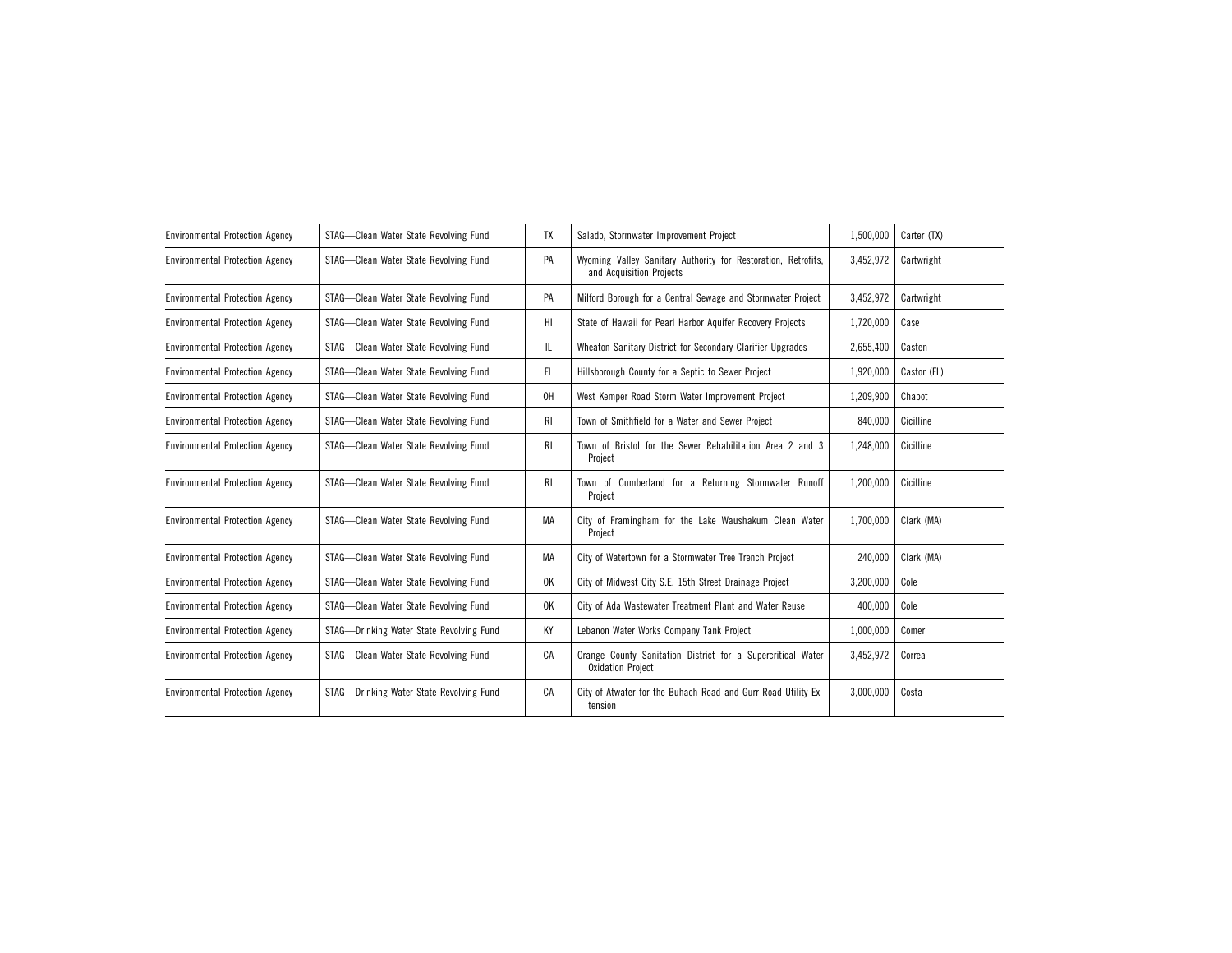| Agency                                 | Account                                  | Location       | Project                                                                             | <b>House Amount</b> | <b>House Requestors</b> |
|----------------------------------------|------------------------------------------|----------------|-------------------------------------------------------------------------------------|---------------------|-------------------------|
| <b>Environmental Protection Agency</b> | STAG-Clean Water State Revolving Fund    | СT             | Town of Coventry for the Coventry/Bolton Gateway Sewer Ex-<br>tension Project       | 1,200,000           | Courtney                |
| <b>Environmental Protection Agency</b> | STAG-Clean Water State Revolving Fund    | CT             | Somers Water Pollution Control Authority for Facility Treatment<br>Improvements     | 945.000             | Courtney                |
| <b>Environmental Protection Agency</b> | STAG-Clean Water State Revolving Fund    | MN             | Shakopee Mdewakanton Sioux Community for Recycling Facil-<br>ity Project            | 2,500,000           | Craig                   |
| <b>Environmental Protection Agency</b> | STAG-Clean Water State Revolving Fund    | TX             | Harris County Municipal Utility District 468 Stormwater Deten-<br>tion Basin        | 2,000,000           | Crenshaw                |
| <b>Environmental Protection Agency</b> | STAG-Clean Water State Revolving Fund    | TX             | Bentwood Drainage Channel Improvement Phase I Project                               | 2,999,568           | Crenshaw                |
| <b>Environmental Protection Agency</b> | STAG-Clean Water State Revolving Fund    | TX             | Woodridge Stormwater Detention Basin                                                | 5,000,000           | Crenshaw                |
| <b>Environmental Protection Agency</b> | STAG-Clean Water State Revolving Fund    | <b>TX</b>      | 0534 Stormwater Detention Basin                                                     | 5,000,000           | Crenshaw                |
| <b>Environmental Protection Agency</b> | STAG-Clean Water State Revolving Fund    | FL.            | Pinellas County for a Baypointe Regional Stormwater Treat-<br>ment Facility Project | 3,000,000           | Crist                   |
| <b>Environmental Protection Agency</b> | STAG-Clean Water State Revolving Fund    | FL.            | City of Treasure Island for a Master Pump Station Project                           | 1,217,000           | Crist                   |
| <b>Environmental Protection Agency</b> | STAG—Drinking Water State Revolving Fund | C <sub>0</sub> | City of Aurora for a Waterline Replacement Program                                  | 2,800,000           | Crow                    |
| <b>Environmental Protection Agency</b> | STAG-Clean Water State Revolving Fund    | UT             | Wasatch Front Water Conservation Effort                                             | 3,000,000           | Curtis                  |
| <b>Environmental Protection Agency</b> | STAG-Clean Water State Revolving Fund    | KS             | Wyandotte County for a Kaw Point Wastewater Treatment<br><b>Plant Project</b>       | 2,000,000           | Davids (KS)             |
| <b>Environmental Protection Agency</b> | STAG-Drinking Water State Revolving Fund | IL.            | Drinking Water Transmission Main Replacement                                        | 1.881.600           | Davis, Rodney           |
| <b>Environmental Protection Agency</b> | STAG-Drinking Water State Revolving Fund | IL.            | Rural Water Distribution System Phase 3                                             | 690,750             | Davis, Rodney           |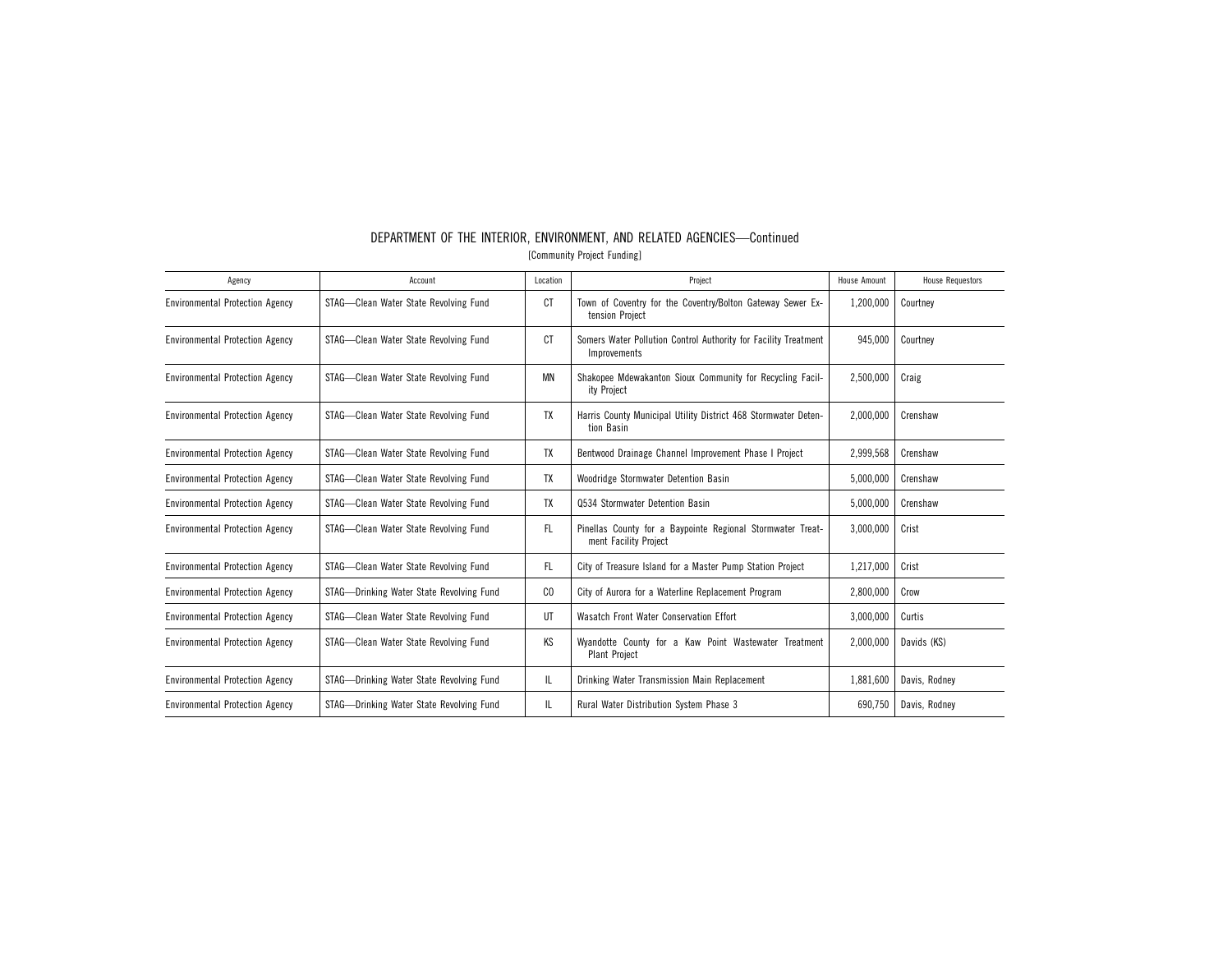| <b>Environmental Protection Agency</b> | STAG-Clean Water State Revolving Fund    | IL. | Sanitary Sewer Inflow & Infiltration Reduction                                             | 1,600,000 | Davis, Rodney     |
|----------------------------------------|------------------------------------------|-----|--------------------------------------------------------------------------------------------|-----------|-------------------|
| <b>Environmental Protection Agency</b> | STAG-Drinking Water State Revolving Fund | IL. | Drinking Water Treatment Plant Construction                                                | 750,000   | Davis, Rodney     |
| <b>Environmental Protection Agency</b> | STAG-Drinking Water State Revolving Fund | IL. | Drinking Water Distribution System Improvements Phase I & II                               | 2,284,429 | Davis, Rodney     |
| <b>Environmental Protection Agency</b> | STAG-Clean Water State Revolving Fund    | PA  | Whitpain Township for the Ambler Alley Storm Sewer Project                                 | 220,416   | Dean              |
| <b>Environmental Protection Agency</b> | STAG-Clean Water State Revolving Fund    | WA  | City of Sultan for a Water Treatment Plant Project                                         | 1,000,000 | DelBene           |
| <b>Environmental Protection Agency</b> | STAG-Clean Water State Revolving Fund    | FL. | City of Ocoee for a Utility Upgrade Project                                                | 1,408,412 | Demings           |
| <b>Environmental Protection Agency</b> | STAG-Clean Water State Revolving Fund    | FL. | City of Wilton Manors for a Stormwater Improvement Project                                 | 1,000,000 | Deutch            |
| <b>Environmental Protection Agency</b> | STAG-Clean Water State Revolving Fund    | FL. | Miami-Dade County Stormwater Drainage Improvement                                          | 420.000   | Diaz-Balart       |
| <b>Environmental Protection Agency</b> | STAG-Clean Water State Revolving Fund    | FL. | City of Hialeah Sewer Line Revitalization                                                  | 5,000,000 | Diaz-Balart       |
| <b>Environmental Protection Agency</b> | STAG-Clean Water State Revolving Fund    | MI  | Great Lakes Water Authority for a PFAS Compounds Remedi-<br>ation Project                  | 3,452,972 | Dingell           |
| <b>Environmental Protection Agency</b> | STAG-Clean Water State Revolving Fund    | MI  | Township of Grosse Ile for Upgrades to the Wastewater Treat-<br>ment Plant                 | 3,452,972 | Dingell           |
| <b>Environmental Protection Agency</b> | STAG-Clean Water State Revolving Fund    | TX  | City of Kyle for the Reclaimed Water Master Plan Project                                   | 2,000,000 | Doggett           |
| <b>Environmental Protection Agency</b> | STAG-Drinking Water State Revolving Fund | FL. | Fort Myers Water Treatment Expansion Plan                                                  | 2,500,000 | Donalds           |
| <b>Environmental Protection Agency</b> | STAG-Clean Water State Revolving Fund    | FL. | Reclaimed Water Transmission Main, Caloosahatchee River<br>Crossing                        | 1,000,000 | Donalds           |
| <b>Environmental Protection Agency</b> | STAG-Clean Water State Revolving Fund    | FL. | Clean Waters Marco Island                                                                  | 260,000   | Donalds           |
| <b>Environmental Protection Agency</b> | STAG-Clean Water State Revolving Fund    | FL. | Sanibel Slough Dredge and Water Quality Improvement Project                                | 1,000,000 | <b>Donalds</b>    |
| <b>Environmental Protection Agency</b> | STAG-Clean Water State Revolving Fund    | FL. | Phase 2 Naples Red Bay Tide Septic Tank Mitigation                                         | 5,000,000 | Donalds           |
| <b>Environmental Protection Agency</b> | STAG-Clean Water State Revolving Fund    | PA  | Allegheny County Sanitary Authority for an Effluent Flushing<br>Water Improvements Project | 3,234,170 | Doyle, Michael F. |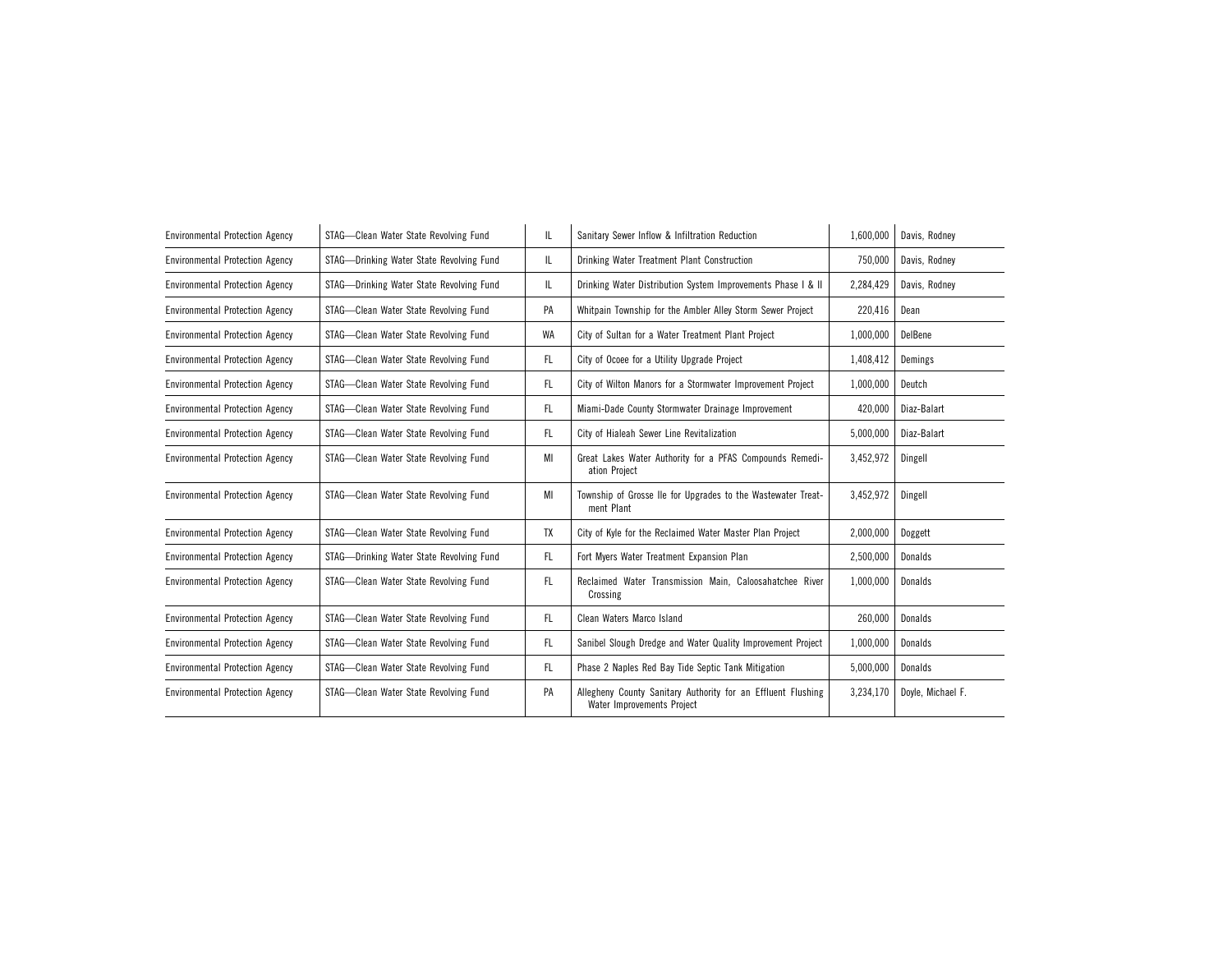| Agency                                 | Account                                  | Location  | Project                                                                                            | <b>House Amount</b> | <b>House Requestors</b> |
|----------------------------------------|------------------------------------------|-----------|----------------------------------------------------------------------------------------------------|---------------------|-------------------------|
| <b>Environmental Protection Agency</b> | STAG-Clean Water State Revolving Fund    | CA        | County of Santa Cruz for a Boulder Creek Sanitation District<br><b>Expansion Project</b>           | 2,000,000           | Eshoo                   |
| <b>Environmental Protection Agency</b> | STAG-Clean Water State Revolving Fund    | TN        | City Of Maynardville Wastewater System Improvements                                                | 1,600,000           | Fleischmann             |
| <b>Environmental Protection Agency</b> | STAG-Drinking Water State Revolving Fund | <b>TN</b> | City of Oak Ridge Water Treatment Plan Transmission Main                                           | 5,000,000           | Fleischmann             |
| <b>Environmental Protection Agency</b> | STAG-Clean Water State Revolving Fund    | TN        | City of Luttrell Wastewater Treatment Plant                                                        | 2,522,800           | Fleischmann             |
| <b>Environmental Protection Agency</b> | STAG-Drinking Water State Revolving Fund | <b>TN</b> | Town of Tellico Plains Water Treatment Plant                                                       | 800,000             | Fleischmann             |
| <b>Environmental Protection Agency</b> | STAG-Clean Water State Revolving Fund    | TX        | City of Bellaire for a Water and Wastewater Line Replacement<br>Project                            | 2,400,000           | Fletcher                |
| <b>Environmental Protection Agency</b> | STAG-Drinking Water State Revolving Fund | TX        | City of West University Place for the Milton Street Waterline<br><b>Replacement Project</b>        | 2.500.000           | Fletcher                |
| <b>Environmental Protection Agency</b> | STAG-Drinking Water State Revolving Fund | IL.       | City of Joliet for a Design and Development Project                                                | 3,452,972           | Foster                  |
| <b>Environmental Protection Agency</b> | STAG-Drinking Water State Revolving Fund | FL.       | Town of Lantana for a Water Main Repair Project                                                    | 1,200,000           | Frankel, Lois           |
| <b>Environmental Protection Agency</b> | STAG-Clean Water State Revolving Fund    | FL        | City of Delray Beach for a Water and Wastewater Infrastruc-<br>ture Project                        | 3,452,972           | Frankel, Lois           |
| <b>Environmental Protection Agency</b> | STAG-Drinking Water State Revolving Fund | CA        | Solano Irrigation District for Quail Creek Well Relocation and<br>Associated Conveyance Facilities | 2,824,000           | Garamendi               |
| <b>Environmental Protection Agency</b> | STAG-Clean Water State Revolving Fund    | NΥ        | Oakdale Sewer Expansion Project                                                                    | 5,000,000           | Garbarino               |
| <b>Environmental Protection Agency</b> | STAG-Drinking Water State Revolving Fund | ΝY        | Town of Hempstead for an East Meadow Dioxane Mitigation<br>Project                                 | 5.000.000           | Garbarino. Rice (NY)    |
| <b>Environmental Protection Agency</b> | STAG-Clean Water State Revolving Fund    | FL.       | Septic to Sewer Conversion Project                                                                 | 2,000,000           | Gimenez                 |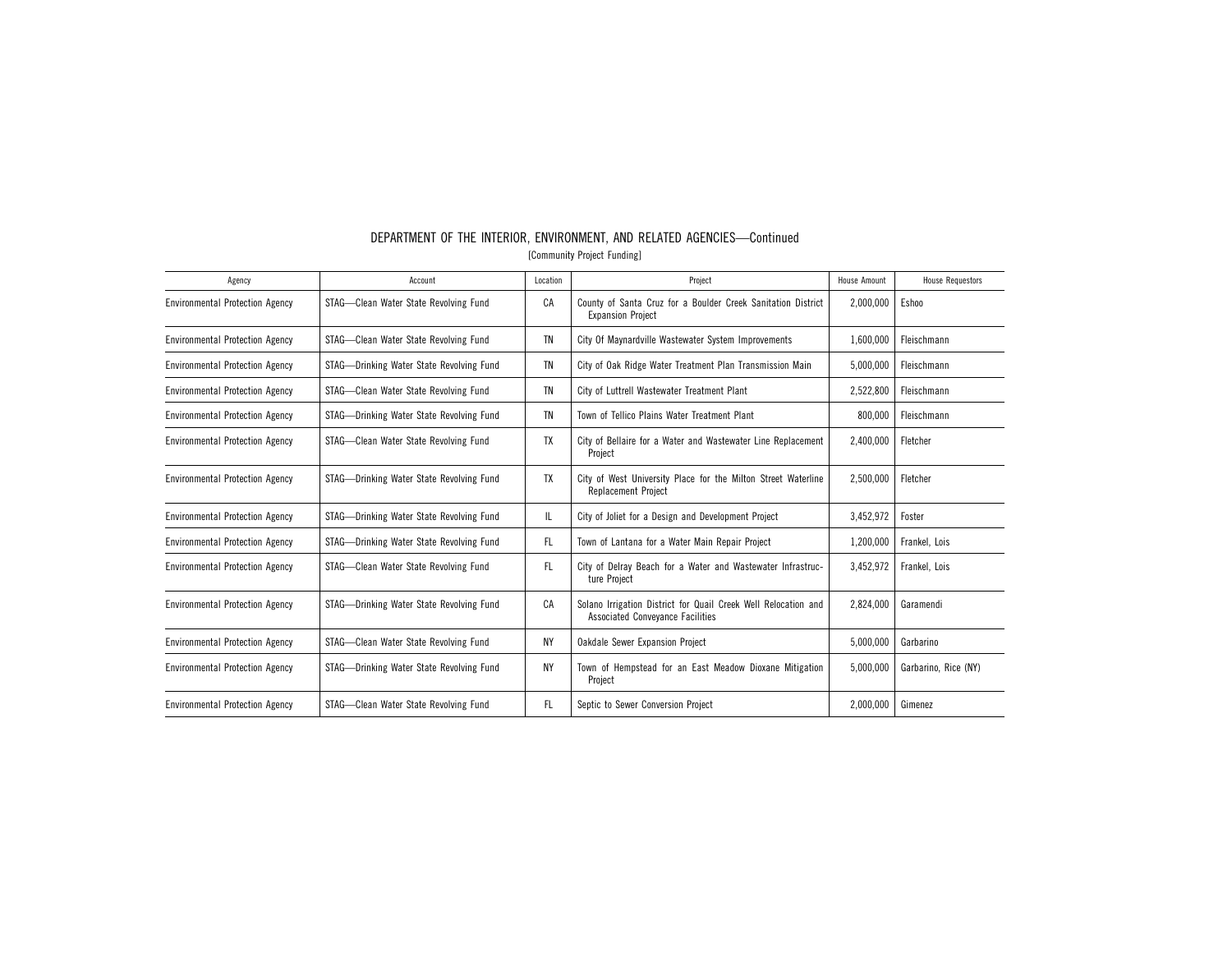| <b>Environmental Protection Agency</b> | STAG-Clean Water State Revolving Fund    | ME             | Town of Dixfield for a Hall Hill Road Pump Station Project                                      | 514,400   | Golden            |
|----------------------------------------|------------------------------------------|----------------|-------------------------------------------------------------------------------------------------|-----------|-------------------|
| <b>Environmental Protection Agency</b> | STAG-Clean Water State Revolving Fund    | ME             | Loring Development Authority for a Sewer Replacement and<br>Infiltration/Inflow Removal Project | 1,000,000 | Golden            |
| <b>Environmental Protection Agency</b> | STAG-Clean Water State Revolving Fund    | ME             | City of Ellsworth for a High Street Pump Station                                                | 1,774,075 | Golden            |
| <b>Environmental Protection Agency</b> | STAG-Clean Water State Revolving Fund    | ME             | Town of Blue Hill for a Wastewater Treatment Facility                                           | 1,000,000 | Golden            |
| <b>Environmental Protection Agency</b> | STAG-Clean Water State Revolving Fund    | TX             | Sandhills Wastewater Collection System                                                          | 2,500,000 | Gonzales, Tony    |
| <b>Environmental Protection Agency</b> | STAG-Drinking Water State Revolving Fund | TX             | Generators for Critical Infrastructure Protection                                               | 2,000,000 | Gonzales, Tony    |
| <b>Environmental Protection Agency</b> | STAG-Clean Water State Revolving Fund    | 0H             | Smith Road Storm Water Project                                                                  | 2,724,800 | Gonzalez (OH)     |
| <b>Environmental Protection Agency</b> | STAG-Clean Water State Revolving Fund    | 0H             | Healey Creek Storm Water Management Project                                                     | 1,500,000 | Gonzalez (OH)     |
| <b>Environmental Protection Agency</b> | STAG-Clean Water State Revolving Fund    | OH             | The Vanderhoof Road Pump Station East Project                                                   | 3,000,000 | Gonzalez (OH)     |
| <b>Environmental Protection Agency</b> | STAG-Drinking Water State Revolving Fund | OH             | Village of Seville Water Transmission Main Replacement                                          | 1,000,000 | Gonzalez (OH)     |
| <b>Environmental Protection Agency</b> | STAG-Clean Water State Revolving Fund    | TX             | City of San Juan for a Lift Station Rehabilitation Project                                      | 3,452,972 | Gonzalez, Vicente |
| <b>Environmental Protection Agency</b> | STAG-Clean Water State Revolving Fund    | TX             | City of Mercedes for an Expansion of Sanitary Sewer Collec-<br>tion System Project              | 1,549,044 | Gonzalez, Vicente |
| <b>Environmental Protection Agency</b> | STAG-Clean Water State Revolving Fund    | NJ             | Vernon Township for a Sewer Expansion Project                                                   | 3,452,972 | Gottheimer        |
| <b>Environmental Protection Agency</b> | STAG-Drinking Water State Revolving Fund | NJ             | Township of Mahwah for a Water Department Filtration Sys-<br>tem                                | 800,000   | Gottheimer        |
| <b>Environmental Protection Agency</b> | STAG-Drinking Water State Revolving Fund | NJ             | Borough of Fair Lawn for a Water Treatment Facility Project                                     | 3,452,972 | Gottheimer        |
| <b>Environmental Protection Agency</b> | STAG-Clean Water State Revolving Fund    | NJ             | City of Hackensack for a Storm Water Discharge Project                                          | 3,452,972 | Gottheimer        |
| <b>Environmental Protection Agency</b> | STAG-Drinking Water State Revolving Fund | NJ             | Borough of Park Ridge for a Water Remediation Project                                           | 3,452,972 | Gottheimer        |
| <b>Environmental Protection Agency</b> | STAG-Clean Water State Revolving Fund    | NJ             | Township of Teaneck for Belle Avenue Drainage Improvements                                      | 1,060,780 | Gottheimer        |
| <b>Environmental Protection Agency</b> | STAG-Clean Water State Revolving Fund    | M <sub>0</sub> | Camden Point Sewer Project                                                                      | 3,361,707 | Graves (MO)       |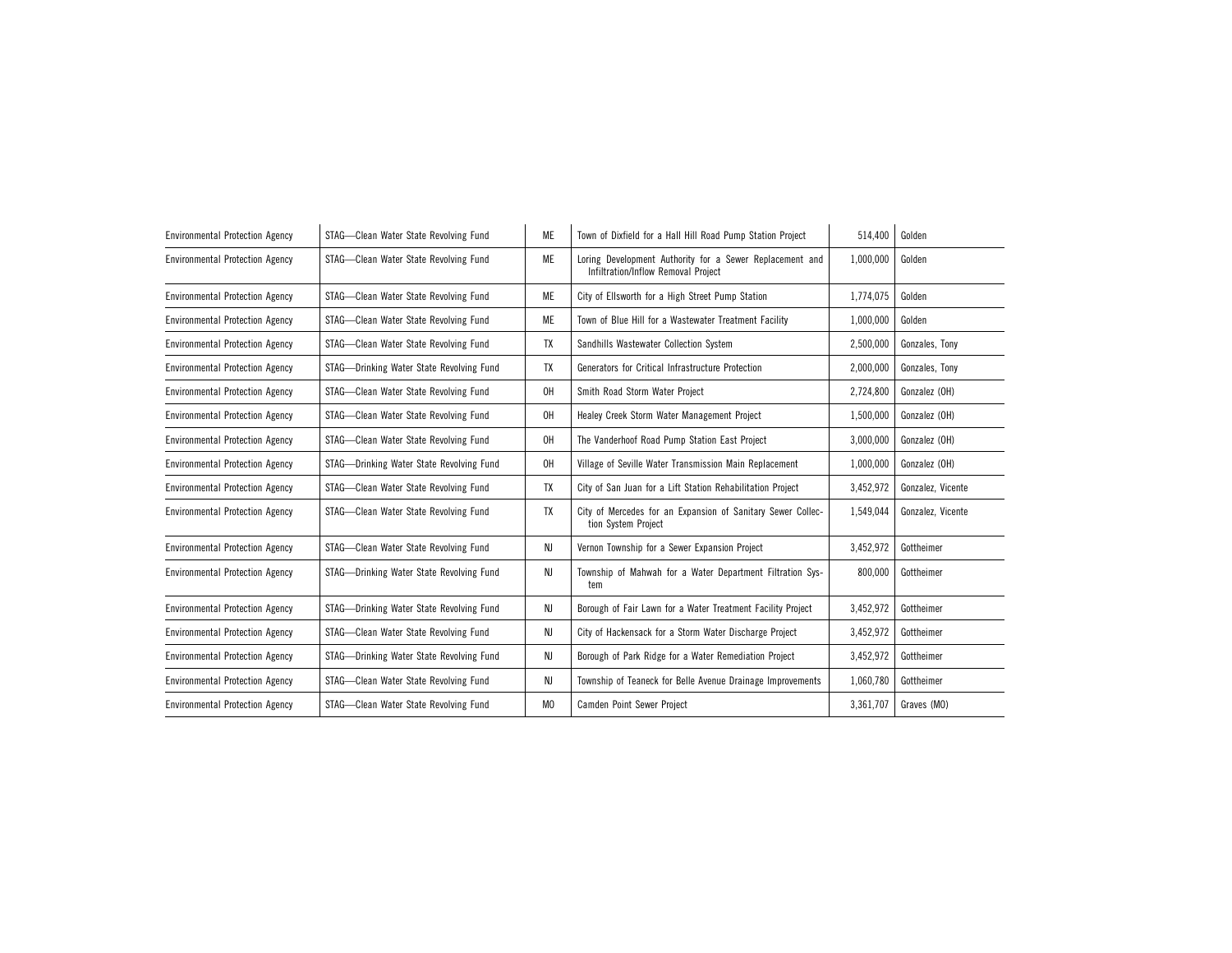| Agency                                 | Account                                  | Location       | Project                                                                               | <b>House Amount</b> | <b>House Requestors</b> |
|----------------------------------------|------------------------------------------|----------------|---------------------------------------------------------------------------------------|---------------------|-------------------------|
| <b>Environmental Protection Agency</b> | STAG-Drinking Water State Revolving Fund | M <sub>0</sub> | <b>Brookfield Drinking Water Project</b>                                              | 1,240,000           | Graves (MO)             |
| <b>Environmental Protection Agency</b> | STAG-Clean Water State Revolving Fund    | M <sub>0</sub> | St. Joseph Mainline Sewer Lining Project                                              | 4,000,000           | Graves (MO)             |
| <b>Environmental Protection Agency</b> | STAG-Clean Water State Revolving Fund    | AZ             | Pima County for a Stormwater Drain at El Vado Wash                                    | 1,200,000           | Grijalva                |
| <b>Environmental Protection Agency</b> | STAG-Drinking Water State Revolving Fund | MS             | Town of Brooksville Water and Wastewater Infrastructure Im-<br>provements             | 2,500,000           | Guest                   |
| <b>Environmental Protection Agency</b> | STAG-Clean Water State Revolving Fund    | <b>MS</b>      | Wastewater Treatment Facility Upgrade and Sewer Rehab/Re-<br>placement                | 3,500,000           | Guest                   |
| <b>Environmental Protection Agency</b> | STAG-Clean Water State Revolving Fund    | MS             | North Pearl Interceptor Rehabilitation                                                | 3,500,000           | Guest                   |
| <b>Environmental Protection Agency</b> | STAG-Drinking Water State Revolving Fund | <b>MS</b>      | Tucker Potable Water Treatment Plant                                                  | 2,400,000           | Guest                   |
| <b>Environmental Protection Agency</b> | STAG-Drinking Water State Revolving Fund | <b>MS</b>      | J.H. Fewell Water Treatment Plant, Repair Filter 10, 11, 13 &<br>15,17,18             | 2,800,000           | Guest                   |
| <b>Environmental Protection Agency</b> | STAG—Drinking Water State Revolving Fund | <b>MS</b>      | City of Ridgeland Water and Wastewater Infrastructure Im-<br>provements               | 3,500,000           | Guest                   |
| <b>Environmental Protection Agency</b> | STAG-Drinking Water State Revolving Fund | KY             | Daviess County Waterline Upgrade                                                      | 640,000             | Guthrie                 |
| <b>Environmental Protection Agency</b> | STAG-Clean Water State Revolving Fund    | KY             | Bardstown Town Creek Wastewater Treatment Plant Reactor &<br><b>Clarifier Upgrade</b> | 2,000,000           | Guthrie                 |
| <b>Environmental Protection Agency</b> | STAG-Clean Water State Revolving Fund    | KY             | Springfield City Barn Pump Station Replacement                                        | 1,399,000           | Guthrie                 |
| <b>Environmental Protection Agency</b> | STAG-Drinking Water State Revolving Fund | CA             | Stanislaus County for a Crows Landing Water Wells Project                             | 3,452,972           | Harder (CA)             |
| <b>Environmental Protection Agency</b> | STAG-Drinking Water State Revolving Fund | CA             | City of Ripon for the SSJID Surface Water Connection Project                          | 3,452,972           | Harder (CA)             |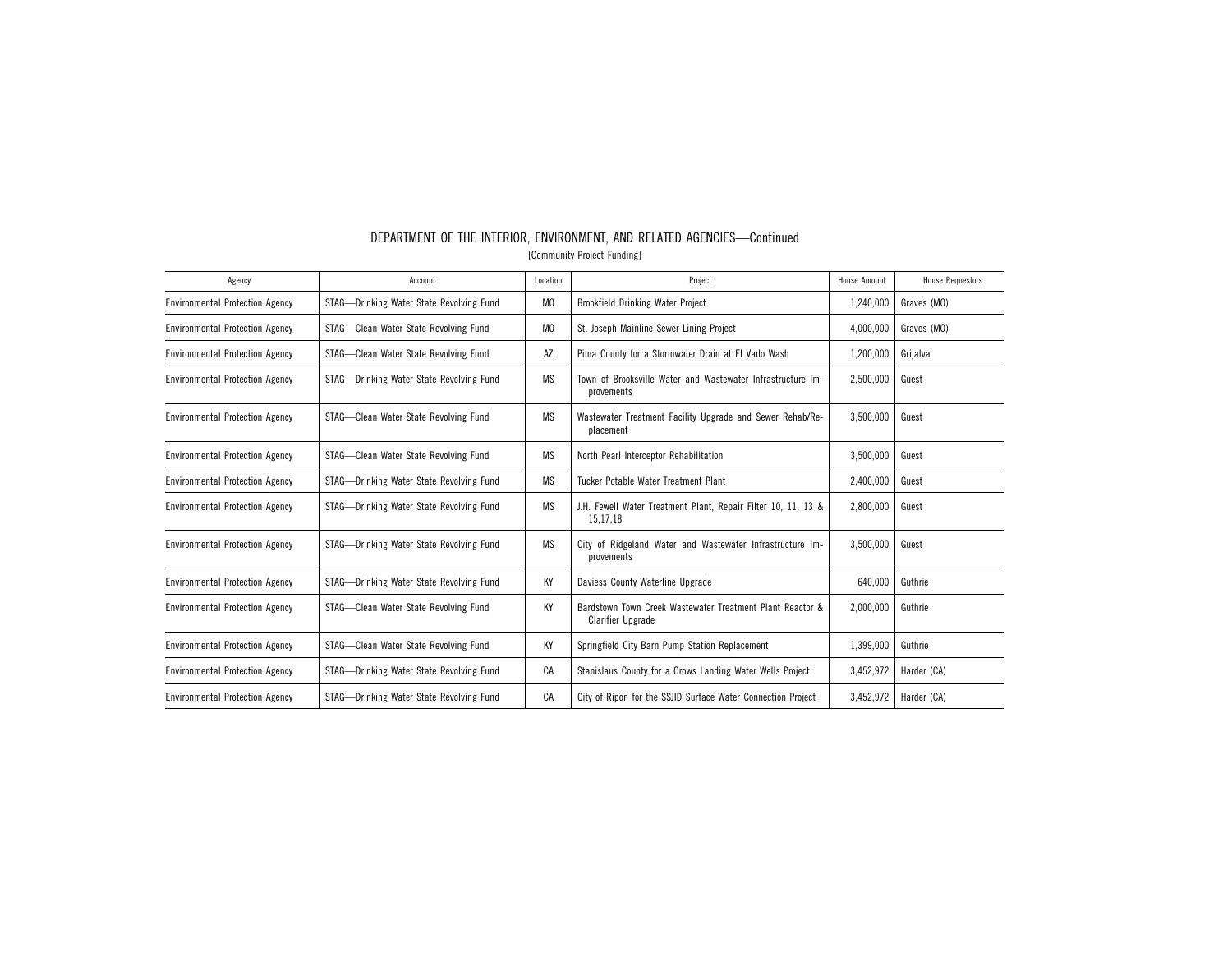| <b>Environmental Protection Agency</b> | STAG-Clean Water State Revolving Fund    | WA        | Washougal Wastewater Treatment Plant Anoxic Selector<br>Project                         | 1,000,000 | Herrera Beutler |
|----------------------------------------|------------------------------------------|-----------|-----------------------------------------------------------------------------------------|-----------|-----------------|
| <b>Environmental Protection Agency</b> | STAG-Drinking Water State Revolving Fund | WA        | Carson Water Treatment Plant Rebuild                                                    | 3.000.000 | Herrera Beutler |
| <b>Environmental Protection Agency</b> | STAG-Clean Water State Revolving Fund    | LA        | Sewer Lift Station and Force Main-Downtown Lafavette and<br><b>University Avenue</b>    | 5.000.000 | Higgins (LA)    |
| <b>Environmental Protection Agency</b> | STAG-Drinking Water State Revolving Fund | LA        | Water Booster Station (100,000 GPD Avg. Demand)                                         | 2,000,000 | Higgins (LA)    |
| <b>Environmental Protection Agency</b> | STAG-Clean Water State Revolving Fund    | <b>CT</b> | Western Connecticut Council of Governments for a Sanitary<br>Sewer Infrastructure Study | 200,000   | Himes           |
| <b>Environmental Protection Agency</b> | STAG-Clean Water State Revolving Fund    | СT        | City of Stamford for the Stamford Bioswales Initiative                                  | 1,000,000 | Himes           |
| <b>Environmental Protection Agency</b> | STAG-Clean Water State Revolving Fund    | IA        | Granger Creek Lift Station Improvements at Catfish Creek<br>Sanitary Sewer System       | 1,000,000 | Hinson          |
| <b>Environmental Protection Agency</b> | STAG-Clean Water State Revolving Fund    | IA        | Maguoketa Wastewater Treatment Plant Improvements                                       | 3,500,000 | Hinson          |
| <b>Environmental Protection Agency</b> | STAG-Drinking Water State Revolving Fund | <b>NV</b> | Moapa Valley Water District for Water Transmission Line Re-<br>placement                | 2,476,640 | Horsford        |
| <b>Environmental Protection Agency</b> | STAG-Drinking Water State Revolving Fund | <b>NV</b> | Virgin Valley Water District for Water Line Replacement                                 | 2,660,000 | Horsford        |
| <b>Environmental Protection Agency</b> | STAG-Clean Water State Revolving Fund    | PA        | City of Coatesville for the Ash Park Master Plan Implementa-<br>tion Phase I            | 1,000,000 | Houlahan        |
| <b>Environmental Protection Agency</b> | STAG-Clean Water State Revolving Fund    | CA        | Western Water Recycling Facility                                                        | 3,920,000 | Issa            |
| <b>Environmental Protection Agency</b> | STAG-Drinking Water State Revolving Fund | CA        | Borrego Spring Road Transmission Main and Sun Gold Pipe-<br>line Replacement Projects   | 3,392,667 | Issa            |
| <b>Environmental Protection Agency</b> | STAG-Clean Water State Revolving Fund    | СA        | Eastern Municipal Water District Wine Country Sewer Infra-<br>structure Project         | 2,000,000 | Issa            |
| <b>Environmental Protection Agency</b> | STAG-Drinking Water State Revolving Fund | СA        | Lilac Road Pipeline Replacement Project                                                 | 3,060,000 | Issa            |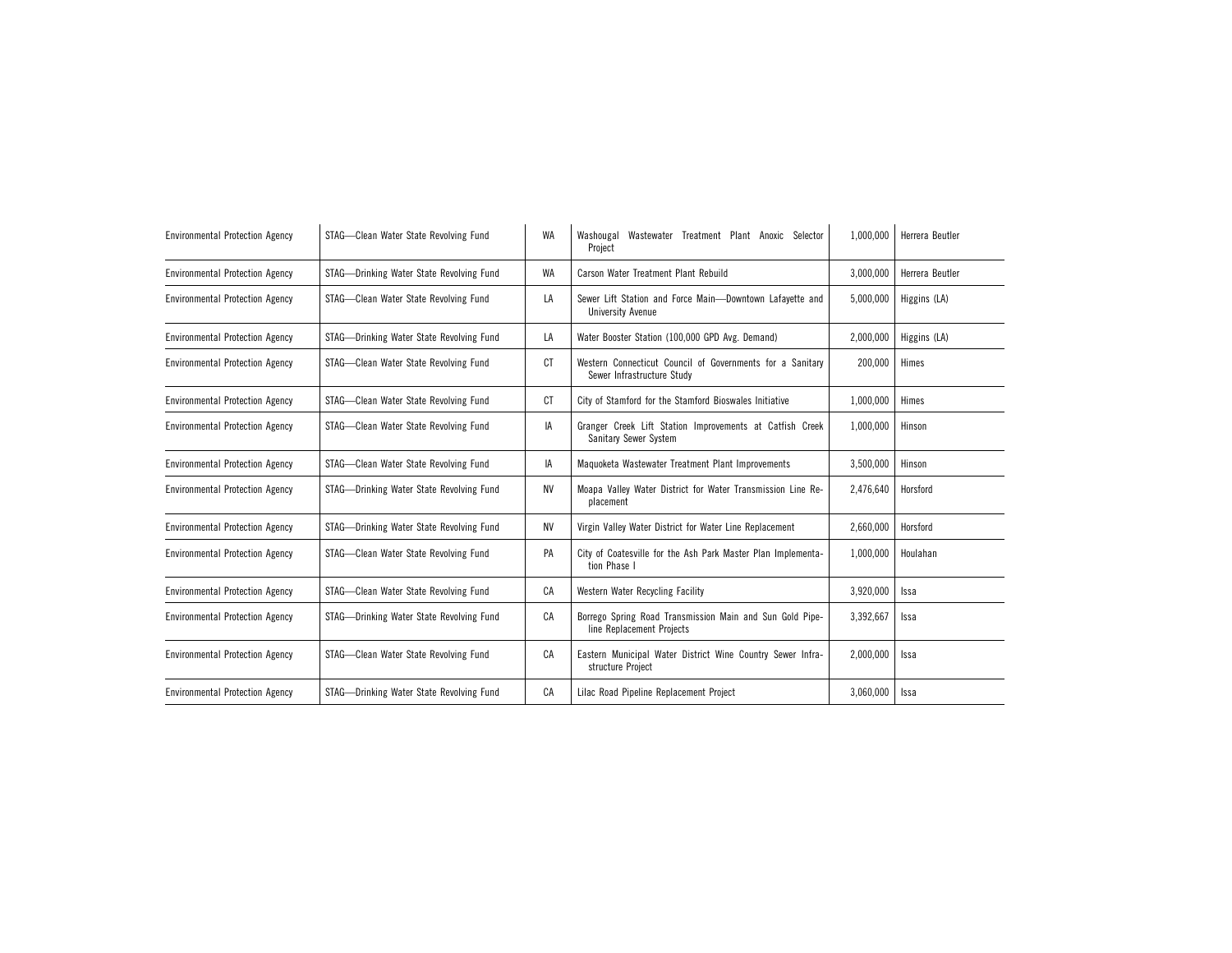| Agency                                 | Account                                  | Location  | Project                                                                          | <b>House Amount</b> | <b>House Requestors</b> |
|----------------------------------------|------------------------------------------|-----------|----------------------------------------------------------------------------------|---------------------|-------------------------|
| <b>Environmental Protection Agency</b> | STAG-Clean Water State Revolving Fund    | CA        | East County Advanced Water Purification Joint Powers Author-<br>ity              | 2,400,000           | Issa                    |
| <b>Environmental Protection Agency</b> | STAG—Drinking Water State Revolving Fund | <b>NY</b> | Genesee Water Security and Resiliency North Water Storage<br>Tank                | 2,000,000           | Jacobs (NY)             |
| <b>Environmental Protection Agency</b> | STAG-Clean Water State Revolving Fund    | NΥ        | <b>Concord Combined Wastewater Treatment Plant</b>                               | 2,000,000           | Jacobs (NY)             |
| <b>Environmental Protection Agency</b> | STAG-Drinking Water State Revolving Fund | OH        | Walton Acres Phase 1 Waterline Improvement                                       | 600.000             | Johnson (OH)            |
| <b>Environmental Protection Agency</b> | STAG-Clean Water State Revolving Fund    | 0H        | Belmont County Sanitary Sewer Project                                            | 800,000             | Johnson (OH)            |
| <b>Environmental Protection Agency</b> | STAG-Drinking Water State Revolving Fund | 0H        | Water Meter Replacement                                                          | 174,240             | Johnson (OH)            |
| <b>Environmental Protection Agency</b> | STAG-Clean Water State Revolving Fund    | 0H        | Sanitary Sewer Extension                                                         | 500,000             | Johnson (OH)            |
| <b>Environmental Protection Agency</b> | STAG-Clean Water State Revolving Fund    | <b>NY</b> | Village of New Square for a Drainage and Flood Mitigation<br>Improvement Project | 2.400.000           | Jones                   |
| <b>Environmental Protection Agency</b> | STAG-Clean Water State Revolving Fund    | 0H        | Chagrin Floodplain Restoration and Protection Project                            | 2,323,000           | Joyce (OH)              |
| <b>Environmental Protection Agency</b> | STAG-Clean Water State Revolving Fund    | 0H        | Old Town Sewer Project                                                           | 820,890             | Joyce (OH)              |
| <b>Environmental Protection Agency</b> | STAG-Drinking Water State Revolving Fund | 0H        | Geauga County Services Center Water System Upgrade                               | 520,000             | Joyce (OH)              |
| <b>Environmental Protection Agency</b> | STAG-Clean Water State Revolving Fund    | PA        | Water System Improvement Project                                                 | 2,000,000           | Joyce (PA)              |
| <b>Environmental Protection Agency</b> | STAG-Clean Water State Revolving Fund    | PA        | Greenmount Area Sewer Service Engineering                                        | 1,120,000           | Joyce (PA)              |
| <b>Environmental Protection Agency</b> | STAG-Clean Water State Revolving Fund    | HI        | County of Kauai for Wailua/Kapaa Wastewater Collection Sys-<br>tem Inspection    | 1.200.000           | Kahele                  |
| <b>Environmental Protection Agency</b> | STAG-Clean Water State Revolving Fund    | 0H        | City of Port Clinton for Phase 1 Sewer & Waterline Improve-<br>ments             | 3,452,972           | Kaptur                  |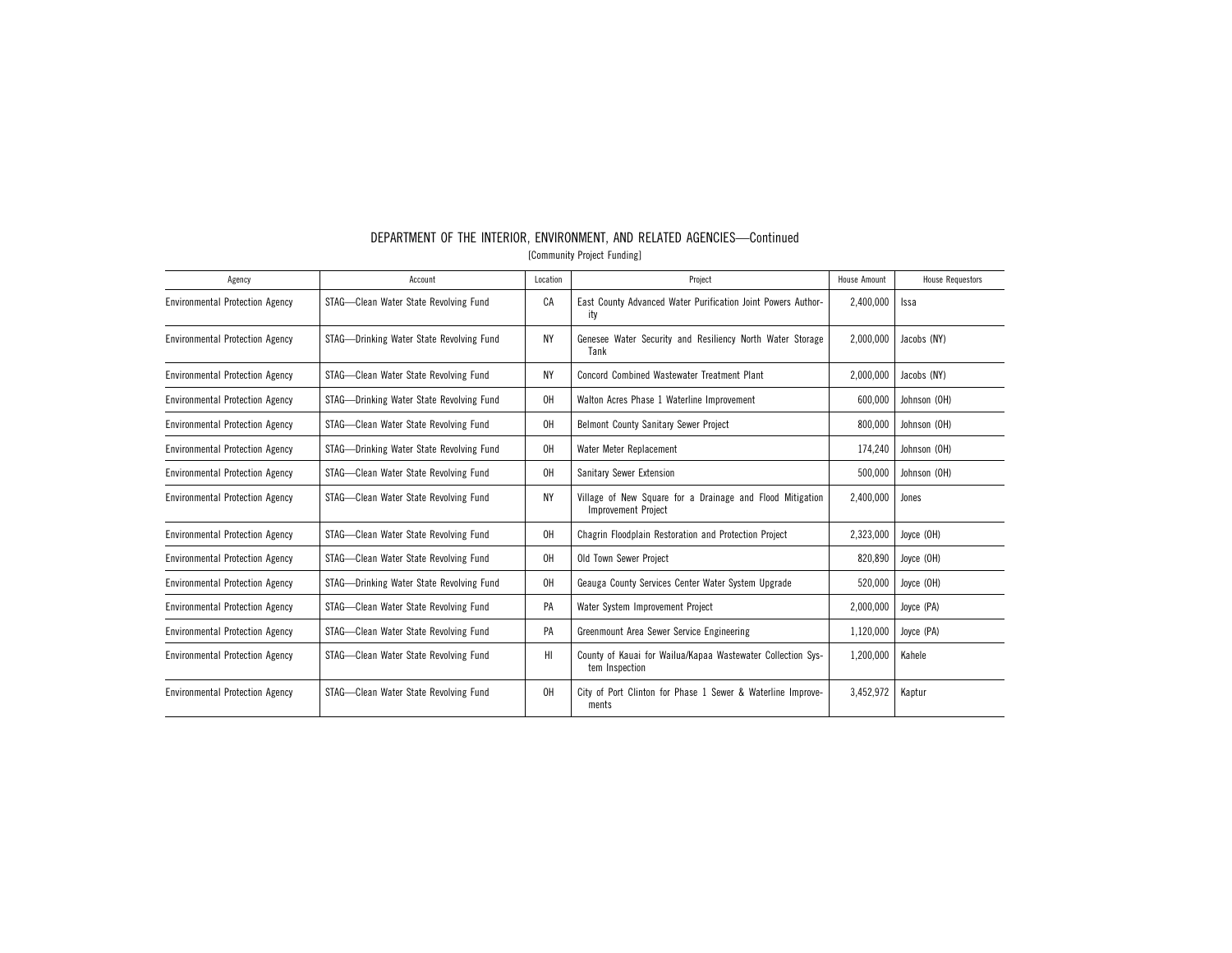| <b>Environmental Protection Agency</b> | STAG-Clean Water State Revolving Fund    | 0H        | Board of Lucas County Commissioners for Unsewered Areas of<br>Curtice-Williston                   | 2,532,832 | Kaptur         |
|----------------------------------------|------------------------------------------|-----------|---------------------------------------------------------------------------------------------------|-----------|----------------|
| <b>Environmental Protection Agency</b> | STAG-Drinking Water State Revolving Fund | NY        | Installation of an Alternate Water Connection in the Town of<br>Sennett                           | 560,000   | Katko          |
| <b>Environmental Protection Agency</b> | STAG-Clean Water State Revolving Fund    | NY        | Town of Owasco Sanitary Sewer System Improvement Project                                          | 2,500,000 | Katko          |
| <b>Environmental Protection Agency</b> | STAG-Clean Water State Revolving Fund    | PA        | Brush Creek Water Pollution Control Facility Plant Solids Proc-<br>essing and Dewatering Upgrades | 5,000,000 | Kelly (PA)     |
| <b>Environmental Protection Agency</b> | STAG-Clean Water State Revolving Fund    | WA        | Jefferson County for a Port Hadlock Sewer Project                                                 | 3,000,000 | Kilmer         |
| <b>Environmental Protection Agency</b> | STAG-Clean Water State Revolving Fund    | <b>WA</b> | City of Port Townsend for a Sewer Pump Station Project                                            | 2,500,000 | Kilmer         |
| <b>Environmental Protection Agency</b> | STAG-Clean Water State Revolving Fund    | CA        | Green Crest Lift Station Rehabilitation Project                                                   | 300,000   | Kim (CA)       |
| <b>Environmental Protection Agency</b> | STAG-Drinking Water State Revolving Fund | СA        | PFAS Groundwater Treatment Project                                                                | 5,000,000 | Kim (CA)       |
| <b>Environmental Protection Agency</b> | STAG-Drinking Water State Revolving Fund | NJ        | Moorestown Township for the Kings Highway/Main Street<br>Water Main Replacement                   | 2,240,000 | Kim (NJ)       |
| <b>Environmental Protection Agency</b> | STAG-Drinking Water State Revolving Fund | NJ        | Willingboro Municipal Utilities Authority for the Well 5A PFOS<br><b>Treatment System Upgrade</b> | 3,452,972 | Kim (NJ)       |
| <b>Environmental Protection Agency</b> | STAG-Clean Water State Revolving Fund    | WI        | City of Viroqua for a Sewer Project                                                               | 1,223,400 | Kind           |
| <b>Environmental Protection Agency</b> | STAG-Drinking Water State Revolving Fund | IL.       | <b>Emergency Water Infrastructure Needs</b>                                                       | 90,400    | Kinzinger      |
| <b>Environmental Protection Agency</b> | STAG-Drinking Water State Revolving Fund | AZ        | City of Douglas for a Supervisory Control and Data Acquisition<br>System                          | 833,285   | Kirkpatrick    |
| <b>Environmental Protection Agency</b> | STAG-Clean Water State Revolving Fund    | IL.       | Village of Hanover Park for a UV Disinfection System Project                                      | 600,000   | Krishnamoorthi |
| <b>Environmental Protection Agency</b> | STAG-Clean Water State Revolving Fund    | NΗ        | Town of Gorham for a Water and Sewage Infrastructure<br>Project                                   | 220,000   | Kuster         |
| <b>Environmental Protection Agency</b> | STAG-Drinking Water State Revolving Fund | CA        | Alta Loop Pipeline                                                                                | 1,000,000 | LaMalfa        |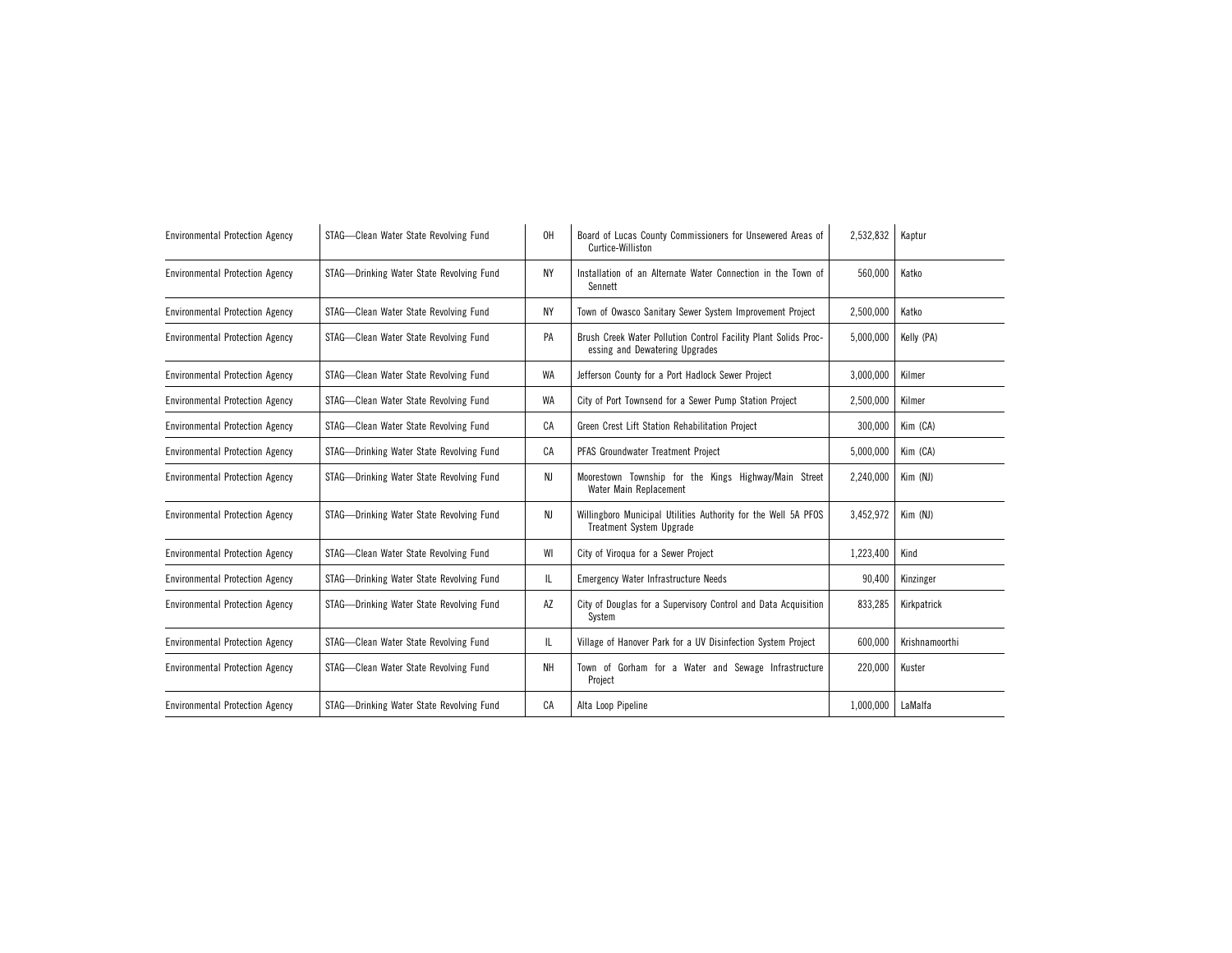| Agency                                 | Account                                  | Location  | Project                                                                             | <b>House Amount</b> | <b>House Requestors</b> |
|----------------------------------------|------------------------------------------|-----------|-------------------------------------------------------------------------------------|---------------------|-------------------------|
| <b>Environmental Protection Agency</b> | STAG-Clean Water State Revolving Fund    | PA        | Bellevue Borough for Straw Avenue Sanitary Sewer Improve-<br>ments                  | 720,000             | Lamb                    |
| <b>Environmental Protection Agency</b> | STAG-Clean Water State Revolving Fund    | PA        | Scott Township for a Sanitary Sewer Repair Project                                  | 999.999             | Lamb                    |
| <b>Environmental Protection Agency</b> | STAG-Clean Water State Revolving Fund    | PA        | Crafton Borough for the Broadhead Avenue Sewer Separation<br>Project                | 991,758             | Lamb                    |
| <b>Environmental Protection Agency</b> | STAG-Clean Water State Revolving Fund    | WA        | City of Oak Harbor for an Inflow and Infiltration (I&I) Correc-<br>tion Program     | 1,950,000           | Larsen (WA)             |
| <b>Environmental Protection Agency</b> | STAG-Drinking Water State Revolving Fund | WA        | Skagit Public Utility District for the Alger Interstate 5 Water-<br>line Relocation | 2,000,000           | Larsen (WA)             |
| <b>Environmental Protection Agency</b> | STAG-Drinking Water State Revolving Fund | MI        | Oakland County for Royal Oak Township Water System Im-<br>provements                | 1,600,000           | Lawrence                |
| <b>Environmental Protection Agency</b> | STAG-Drinking Water State Revolving Fund | MI        | City of Hamtramck for Water System Improvements                                     | 3,452,972           | Lawrence                |
| <b>Environmental Protection Agency</b> | STAG-Clean Water State Revolving Fund    | FL.       | City of Jacksonville for a Septic Tank Phase Out Project                            | 3,452,972           | Lawson (FL)             |
| <b>Environmental Protection Agency</b> | STAG-Clean Water State Revolving Fund    | <b>NV</b> | Southern Nevada Water Authority for a Septic Conversion Pro-<br>gram                | 3.000.000           | Lee (NV)                |
| <b>Environmental Protection Agency</b> | STAG-Clean Water State Revolving Fund    | ΝM        | Santo Domingo Pueblo for a Wastewater Distribution System                           | 1,500,000           | Leger Fernandez         |
| <b>Environmental Protection Agency</b> | STAG-Clean Water State Revolving Fund    | <b>NM</b> | Santa Clara Pueblo for a Water Treatment and Wastewater<br><b>Facility Design</b>   | 640.000             | Leger Fernandez         |
| <b>Environmental Protection Agency</b> | STAG-Clean Water State Revolving Fund    | LA        | Calypso Street Pump Station Project                                                 | 4,000,000           | Letlow                  |
| <b>Environmental Protection Agency</b> | STAG-Clean Water State Revolving Fund    | CA        | City of San Clemente for Avenida Cordoba/Via Avila Storm<br>Drain Improvements      | 1,600,000           | Levin (CA)              |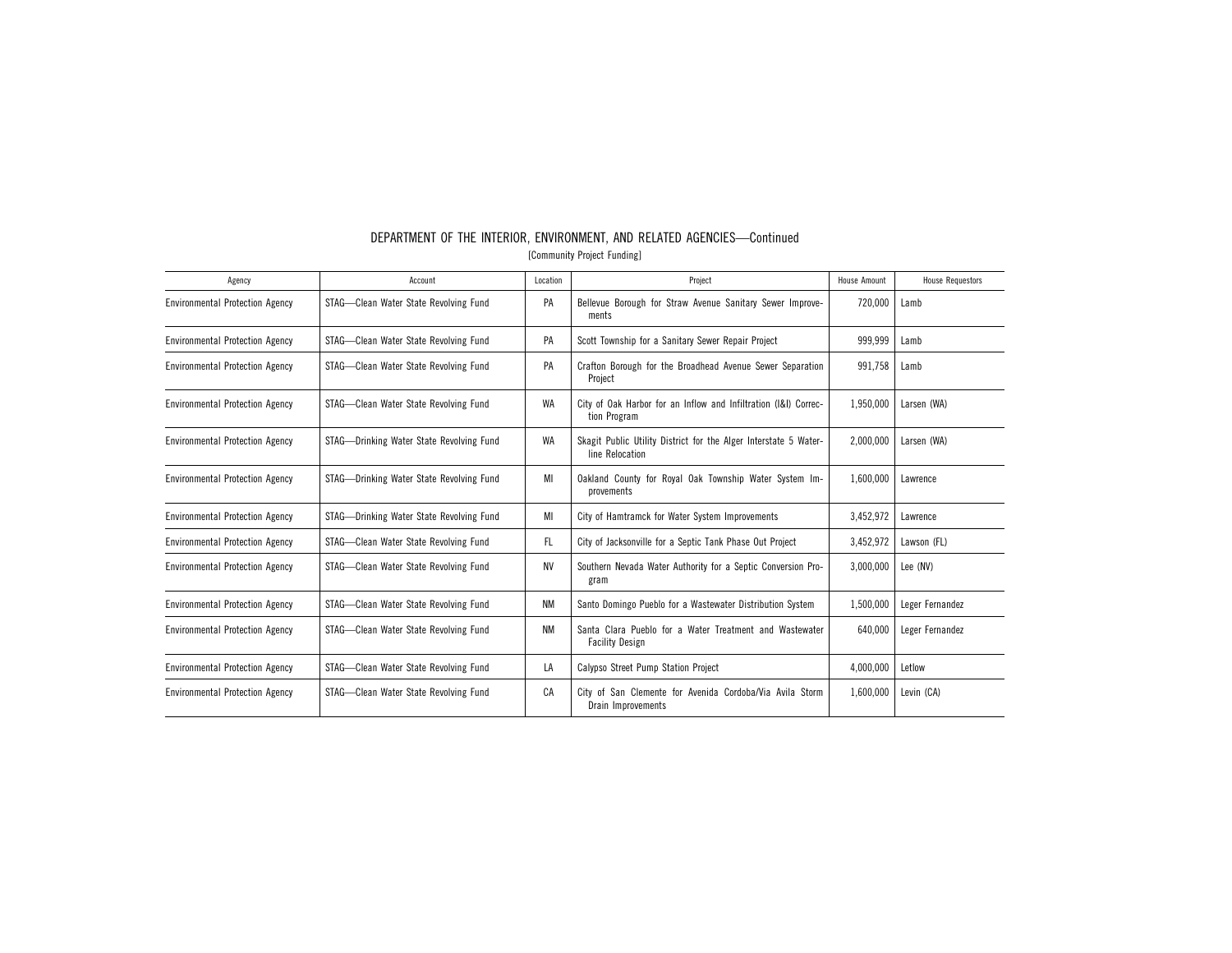| <b>Environmental Protection Agency</b> | STAG-Clean Water State Revolving Fund    | CA             | City of Oceanside for the Loma Alta Creek Sewer Relocation                               | 3,452,972 | Levin (CA)            |
|----------------------------------------|------------------------------------------|----------------|------------------------------------------------------------------------------------------|-----------|-----------------------|
| <b>Environmental Protection Agency</b> | STAG-Clean Water State Revolving Fund    | CA             | South Coast Water District for a Coastal Recycled Water Ex-<br>pansion Program           | 3,452,972 | Levin (CA)            |
| <b>Environmental Protection Agency</b> | STAG-Clean Water State Revolving Fund    | MI             | Macomb County for Lake St. Clair Trash Capture Project                                   | 1,600,000 | Levin (MI)            |
| <b>Environmental Protection Agency</b> | STAG-Clean Water State Revolving Fund    | MI             | West Bloomfield Parks and Recreation Commission for a Pond<br><b>Remediation Project</b> | 320,000   | Levin (MI)            |
| <b>Environmental Protection Agency</b> | STAG-Clean Water State Revolving Fund    | CA             | City of Los Angeles for a Hyperion Water Reclamation Plant<br>Modernization project      | 3,452,972 | Lieu                  |
| <b>Environmental Protection Agency</b> | STAG-Clean Water State Revolving Fund    | M <sub>0</sub> | Water Systems Treatment Upgrade                                                          | 2,978,320 | Long                  |
| <b>Environmental Protection Agency</b> | STAG-Drinking Water State Revolving Fund | M <sub>0</sub> | <b>Water Tower</b>                                                                       | 5,000,000 | Long                  |
| <b>Environmental Protection Agency</b> | STAG-Clean Water State Revolving Fund    | MA             | City of Brockton for the Biosolids Sludge Dryer Project                                  | 2,000,000 | Lynch                 |
| <b>Environmental Protection Agency</b> | STAG-Drinking Water State Revolving Fund | NJ             | Borough of Flemington for Potable Water Well #11                                         | 1,200,000 | Malinowski            |
| <b>Environmental Protection Agency</b> | STAG-Drinking Water State Revolving Fund | NJ             | Borough of Alpha for a Elevated Water Storage Replacement<br>Project                     | 3,320,561 | Malinowski            |
| <b>Environmental Protection Agency</b> | STAG-Drinking Water State Revolving Fund | NJ             | Borough of Netcong for Water Service Line Replacements                                   | 600,000   | Malinowski            |
| <b>Environmental Protection Agency</b> | STAG-Clean Water State Revolving Fund    | NJ             | Town of Phillipsburg for Sanitary Sewer System Rehabilitation                            | 3,360,000 | Malinowski            |
| <b>Environmental Protection Agency</b> | STAG-Clean Water State Revolving Fund    | NJ             | Township of Bedminster for a Miller Lane Pump Station<br>Project                         | 1,176,000 | Malinowski            |
| <b>Environmental Protection Agency</b> | STAG-Clean Water State Revolving Fund    | <b>NY</b>      | County of Putnam for the Southeast Sewer Diversion Project                               | 2,125,000 | Maloney, Sean Patrick |
| <b>Environmental Protection Agency</b> | STAG-Drinking Water State Revolving Fund | <b>NY</b>      | Town of Newburgh for the Colden Park Watermain Replace-<br>ment Project Phase III        | 3,452,972 | Maloney, Sean Patrick |
| <b>Environmental Protection Agency</b> | STAG-Clean Water State Revolving Fund    | <b>NY</b>      | Town of Cornwall for the Hasbrouck Area Drainage Project                                 | 1,650,000 | Maloney, Sean Patrick |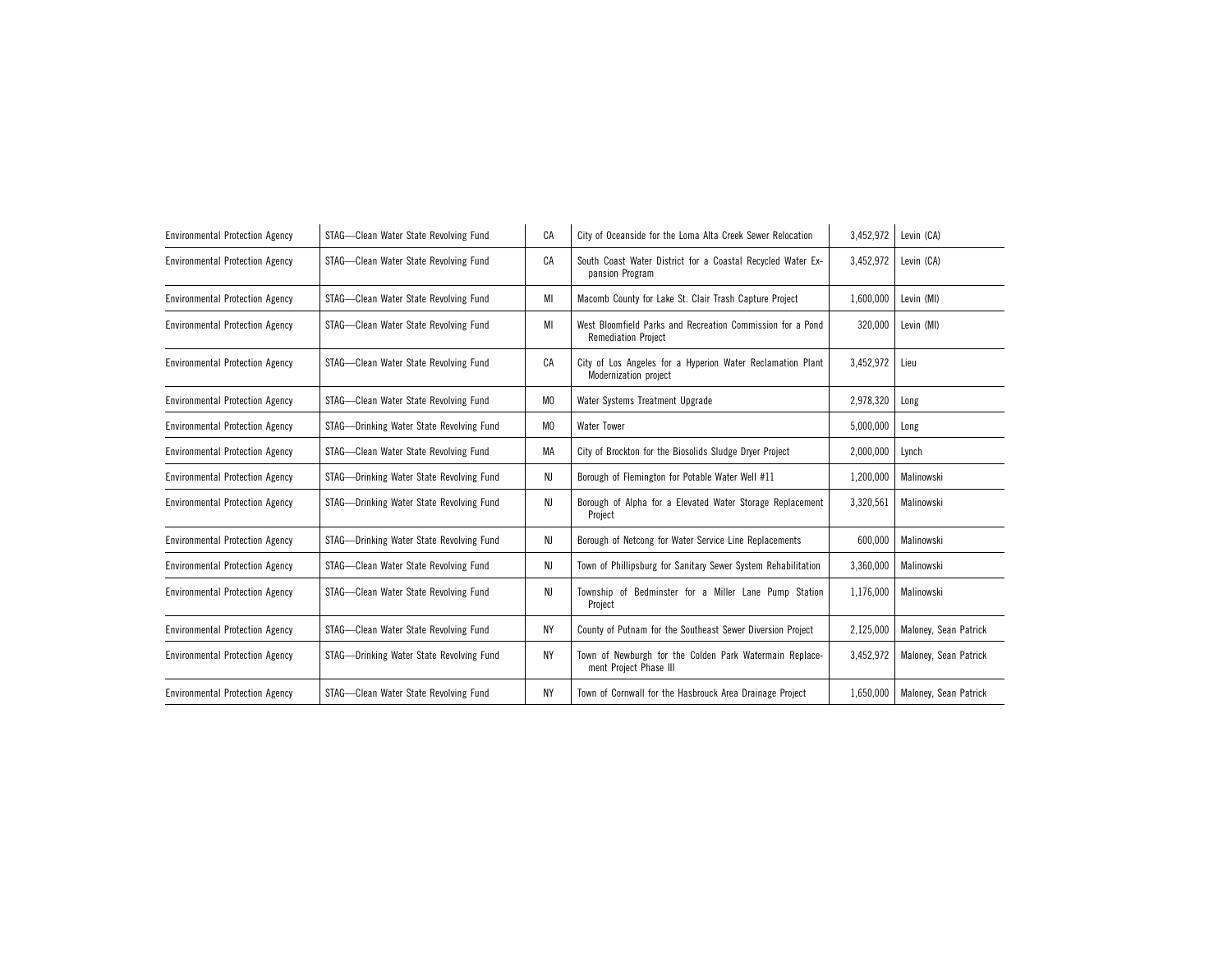| Agency                                 | Account                                  | Location  | Project                                                                                                           | <b>House Amount</b> | <b>House Requestors</b> |
|----------------------------------------|------------------------------------------|-----------|-------------------------------------------------------------------------------------------------------------------|---------------------|-------------------------|
| <b>Environmental Protection Agency</b> | STAG—Drinking Water State Revolving Fund | <b>NY</b> | Town of Putnam Valley for a Potable Watermain and Treat-<br>ment Plant Installation Project                       | 2,800,000           | Maloney, Sean Patrick   |
| <b>Environmental Protection Agency</b> | STAG—Drinking Water State Revolving Fund | <b>NY</b> | City of Middletown for Water Systems Improvement Phase III<br>Project                                             | 3.452.972           | Maloney, Sean Patrick   |
| <b>Environmental Protection Agency</b> | STAG-Clean Water State Revolving Fund    | <b>NC</b> | Town of Kernersville for Beeson Creek Stream Restoration                                                          | 2.420.000           | Manning                 |
| <b>Environmental Protection Agency</b> | STAG-Clean Water State Revolving Fund    | NC.       | City of Winston-Salem for Runnymede Water Infrastructure<br>Improvements                                          | 2.800.000           | Manning                 |
| <b>Environmental Protection Agency</b> | STAG-Clean Water State Revolving Fund    | FL.       | St. Lucie River/C-23 Water Quality Project                                                                        | 324.483             | Mast                    |
| <b>Environmental Protection Agency</b> | STAG-Clean Water State Revolving Fund    | CA        | Sacramento Area Sewer District for a Franklin Community<br>Septic to Sewer Conversion Project                     | 3.000.000           | Matsui                  |
| <b>Environmental Protection Agency</b> | STAG—Drinking Water State Revolving Fund | CA        | City of Sacramento for the Shasta Groundwater Well Project                                                        | 3,452,972           | Matsui                  |
| <b>Environmental Protection Agency</b> | STAG-Clean Water State Revolving Fund    | GA        | City of Roswell for a Children's Stormwater Garden and Ad-<br>venture Path Project                                | 3,452,972           | McBath                  |
| <b>Environmental Protection Agency</b> | STAG-Drinking Water State Revolving Fund | MI        | City of St. Clair Water Tower/Booster Station                                                                     | 1,000,000           | McClain                 |
| <b>Environmental Protection Agency</b> | STAG—Drinking Water State Revolving Fund | MI        | Main Street Water Main Replacement (Division to CN RR)                                                            | 943,000             | McClain                 |
| <b>Environmental Protection Agency</b> | STAG—Drinking Water State Revolving Fund | MI        | 33 Mile Road & McVicar Water Main Connection                                                                      | 1,600,000           | McClain                 |
| <b>Environmental Protection Agency</b> | STAG-Clean Water State Revolving Fund    | MI        | Establishing Trash Capture and Sediment Control for Urban<br>Watersheds Affecting Water Quality in Lake St. Clair | 1,600,000           | McClain                 |
| <b>Environmental Protection Agency</b> | STAG-Drinking Water State Revolving Fund | MI        | W. & E. St. Clair Road Reconstruction/Water Main & Sewer<br>Replacement                                           | 3.950.800           | McClain                 |
| <b>Environmental Protection Agency</b> | STAG-Clean Water State Revolving Fund    | MI        | Maurice DeMuynck Anchor Bay Pump Station Repair                                                                   | 4,000,000           | McClain                 |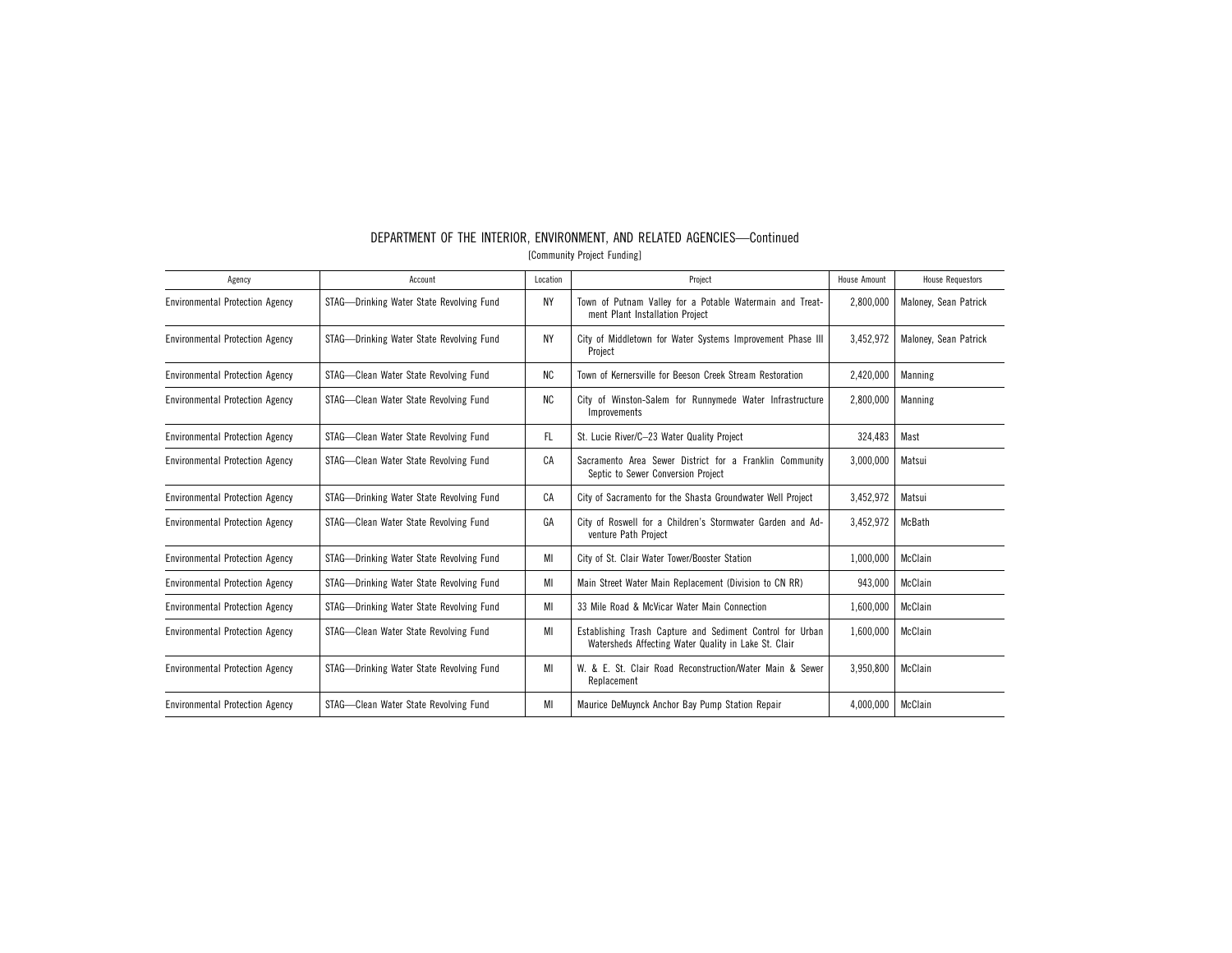| STAG-Drinking Water State Revolving Fund | MI        | M-29 Water Main Replacement Project                                         | 2,500,000 | McClain     |
|------------------------------------------|-----------|-----------------------------------------------------------------------------|-----------|-------------|
| STAG-Clean Water State Revolving Fund    | МI        | Maywood Sanitary Sewer Pump Station Rehabilitation                          | 1,450,000 | McClain     |
| STAG-Drinking Water State Revolving Fund | <b>MN</b> | City of Woodbury for a East Wellfield Manifold Pipe Project                 | 3,452,972 | McCollum    |
| STAG-Clean Water State Revolving Fund    | <b>MN</b> | City of Birchwood Village for a Sewer Lift Station Replace-<br>ment Project | 480.000   | McCollum    |
| STAG-Clean Water State Revolving Fund    | МA        | Town of Northborough for Water System Upgrades                              | 491,000   | McGovern    |
| STAG-Clean Water State Revolving Fund    | WV        | Greater Harrison County PSD River Crossing Replacement                      | 500,000   | McKinley    |
| STAG-Drinking Water State Revolving Fund | WV        | Village of Valley Grove Water System Improvements                           | 5,000,000 | McKinley    |
| STAG-Drinking Water State Revolving Fund | WV        | Newburg Independence Water Supply Line Project                              | 2,000,000 | McKinley    |
| STAG-Clean Water State Revolving Fund    | WV        | Town of Davis Sewer Collection System Improvements                          | 5,000,000 | McKinley    |
| STAG-Drinking Water State Revolving Fund | WV        | Mellin Ridge Water Line Extension                                           | 400,000   | McKinley    |
| STAG-Drinking Water State Revolving Fund | WV        | Grand Vue Park Waterline Replacement                                        | 410,438   | McKinley    |
| STAG-Drinking Water State Revolving Fund | WV        | Kingwood Water Works (WISDOM Project)                                       | 4,000,000 | McKinley    |
| STAG-Clean Water State Revolving Fund    | MI        | Water Resource Recovery Facility Groundwater Treatment<br>Proiect           | 1,700,000 | Meijer      |
| STAG-Clean Water State Revolving Fund    | WV        | Glen Morgan Wastewater Treatment Plant Upgrade                              | 2,000,000 | Miller (WV) |
| STAG—Drinking Water State Revolving Fund | WV        | Old Gwinn Road Water Main Extension                                         | 1,000,000 | Miller (WV) |
| STAG-Drinking Water State Revolving Fund | WV        | Hanover Waterline Extension                                                 | 450,000   | Miller (WV) |
| STAG-Clean Water State Revolving Fund    | MI        | Midland Sylvan Pump Station Detention Basin                                 | 1,000,000 | Moolenaar   |
| STAG-Clean Water State Revolving Fund    | UT        | Weber River Watershed Resilience Partnership                                | 1,000,000 | Moore (UT)  |
| STAG-Clean Water State Revolving Fund    | UT        | Logan City's Biodigester                                                    | 5,000,000 | Moore (UT)  |
|                                          |           |                                                                             |           |             |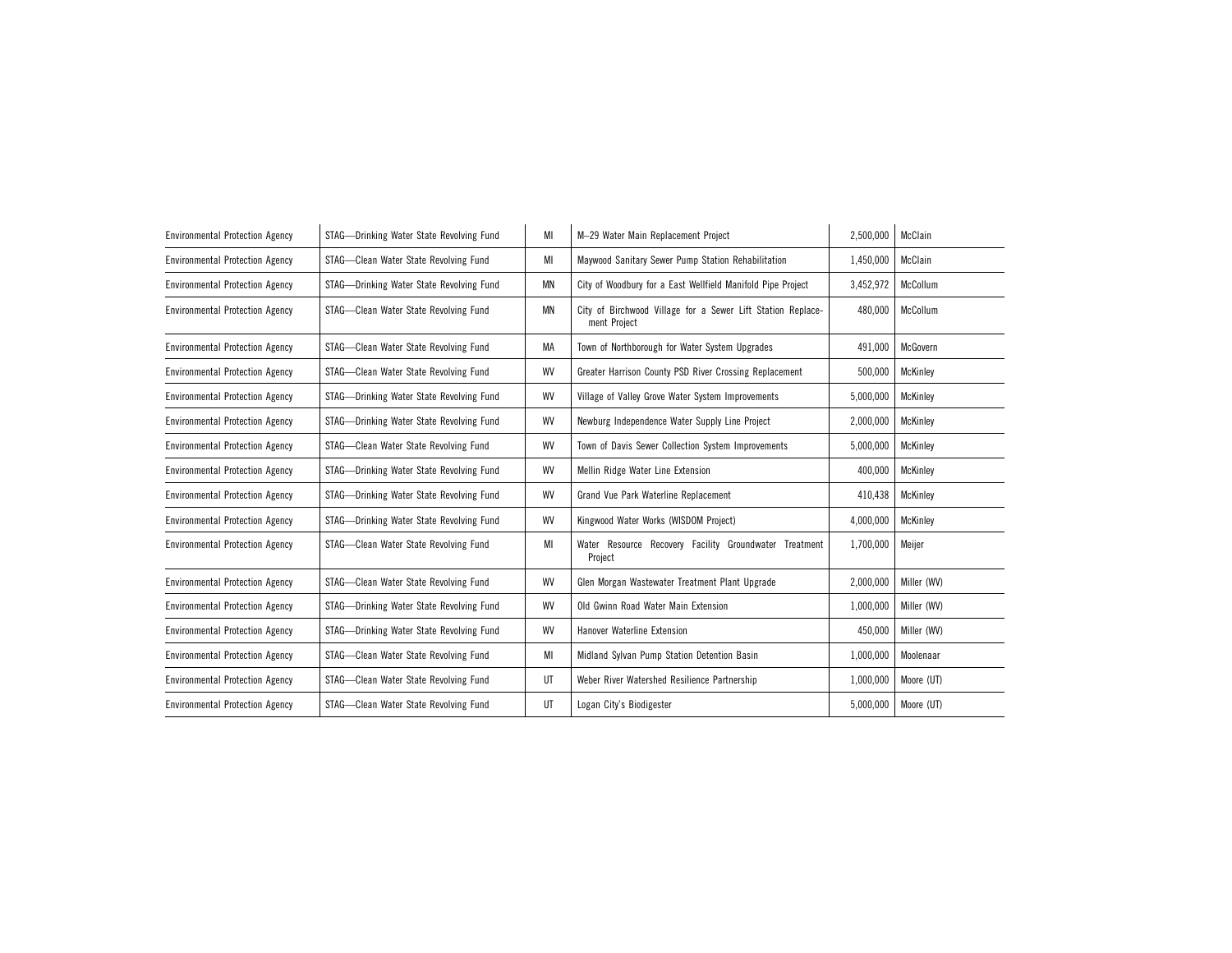| Agency                                 | Account                                  | Location | Project                                                                                 | House Amount | <b>House Requestors</b> |
|----------------------------------------|------------------------------------------|----------|-----------------------------------------------------------------------------------------|--------------|-------------------------|
| <b>Environmental Protection Agency</b> | STAG-Clean Water State Revolving Fund    | UT       | Millville City Sewer Project                                                            | 3,500,000    | Moore (UT)              |
| <b>Environmental Protection Agency</b> | STAG-Drinking Water State Revolving Fund | WI       | City of Milwaukee for a Clean Water Initiative                                          | 3,452,972    | Moore (WI)              |
| <b>Environmental Protection Agency</b> | STAG-Clean Water State Revolving Fund    | MA       | City of Gloucester for a Water Pollution Control Facility Project                       | 2,000,000    | Moulton                 |
| <b>Environmental Protection Agency</b> | STAG-Clean Water State Revolving Fund    | MA       | Town of Reading for a Stormwater System Project                                         | 1,500,000    | Moulton                 |
| <b>Environmental Protection Agency</b> | STAG-Drinking Water State Revolving Fund | МA       | Town of Burlington for the Mill Pond PFAS Filter Facility                               | 1,000,000    | Moulton                 |
| <b>Environmental Protection Agency</b> | STAG-Clean Water State Revolving Fund    | МA       | Town of North Reading for Wastewater Collection and Convey-<br>ance System Final Design | 1.500.000    | Moulton                 |
| <b>Environmental Protection Agency</b> | STAG-Clean Water State Revolving Fund    | FL       | City of Sanford for Georgetown Stormwater Improvements                                  | 1,086,544    | Murphy (FL)             |
| <b>Environmental Protection Agency</b> | STAG-Clean Water State Revolving Fund    | FL       | Seminole County for a Washington Street Outfall Stormwater<br>Project                   | 1,304,000    | Murphy (FL)             |
| <b>Environmental Protection Agency</b> | STAG-Drinking Water State Revolving Fund | CA       | City of Azusa for Aspan Well Treatment and Rehabilitation                               | 2,500,000    | Napolitano              |
| <b>Environmental Protection Agency</b> | STAG-Clean Water State Revolving Fund    | MA       | City of Chicopee for a Water Pollution Control Facility                                 | 2,854,800    | Neal                    |
| <b>Environmental Protection Agency</b> | STAG-Clean Water State Revolving Fund    | CO.      | Town of Wellington for a Water Infrastructure Project                                   | 608,000      | Neguse                  |
| <b>Environmental Protection Agency</b> | STAG-Drinking Water State Revolving Fund | CO.      | Town of Minturn for a Water Treatment Plant                                             | 2,000,000    | Neguse                  |
| <b>Environmental Protection Agency</b> | STAG-Drinking Water State Revolving Fund | WA       | Town of Winthrop Watermain Reconstruction                                               | 667.000      | Newhouse                |
| <b>Environmental Protection Agency</b> | STAG-Clean Water State Revolving Fund    | CA       | Helendale Wastewater Treatment Plant Tertiary Upgrade Engi-<br>neering and Design       | 1.000.000    | Obernolte               |
| <b>Environmental Protection Agency</b> | STAG-Clean Water State Revolving Fund    | CA       | Replenish Big Bear Lake Project                                                         | 1,000,000    | Obernolte               |
| <b>Environmental Protection Agency</b> | STAG-Clean Water State Revolving Fund    | CA       | Wastewater Treatment Facility Phase III                                                 | 1,275,000    | Obernolte               |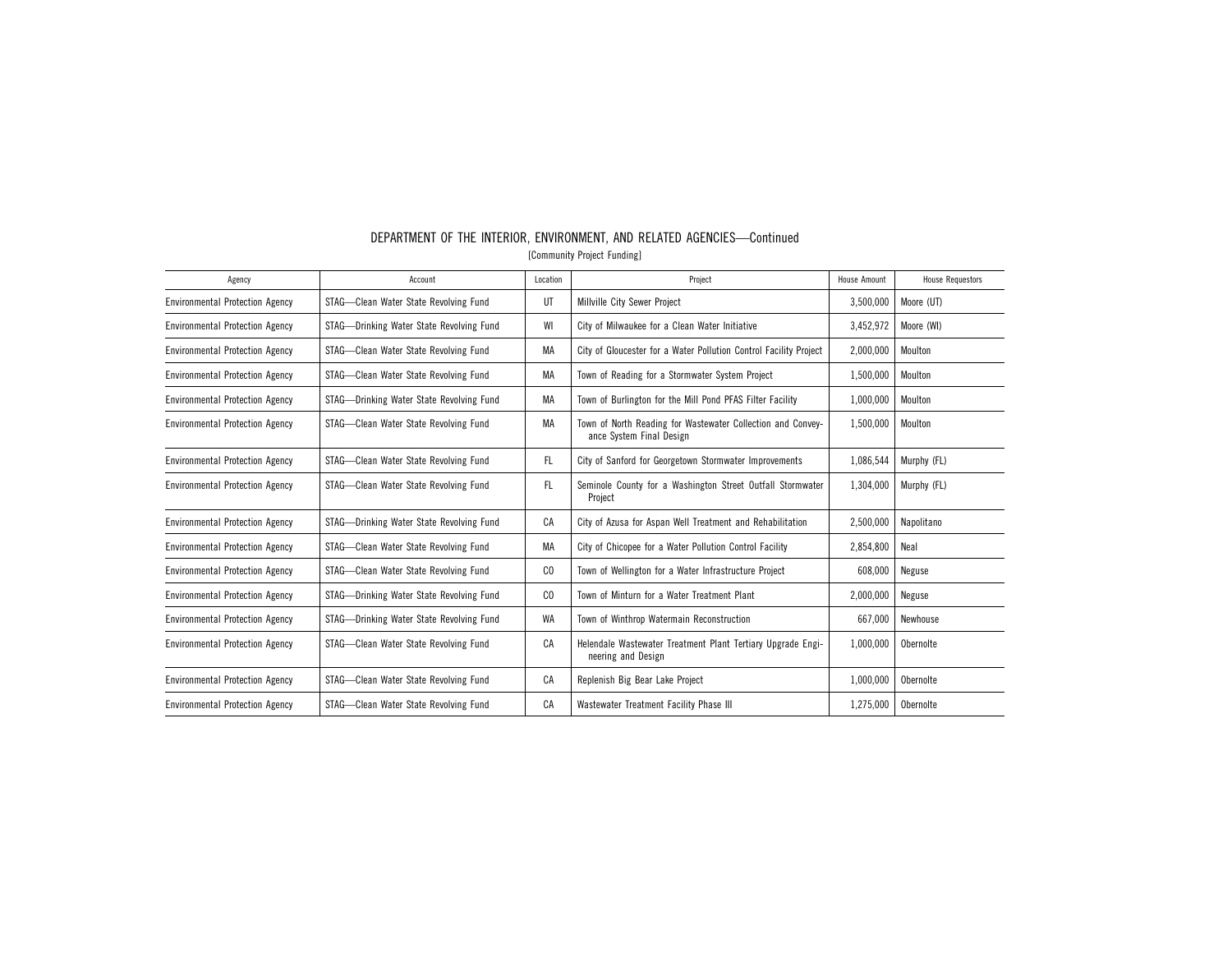| <b>Environmental Protection Agency</b> | STAG-Clean Water State Revolving Fund    | CA        | Desert Knolls Wash Phase IV                                                             | 2,000,000 | Obernolte  |
|----------------------------------------|------------------------------------------|-----------|-----------------------------------------------------------------------------------------|-----------|------------|
| <b>Environmental Protection Agency</b> | STAG-Drinking Water State Revolving Fund | AZ        | Maricopa-Stanfield Irrigation and Drainage District for the<br>Santa Rosa Canal Project | 2,846,076 | O'Halleran |
| <b>Environmental Protection Agency</b> | STAG-Drinking Water State Revolving Fund | AZ        | Hopi Tribe for a Water Infrastructure Improvement Project                               | 1,500,000 | O'Halleran |
| <b>Environmental Protection Agency</b> | STAG-Drinking Water State Revolving Fund | AZ        | City of Page for Raw Water Intake and Conveyance Pipeline<br>Design                     | 2.745.600 | O'Halleran |
| <b>Environmental Protection Agency</b> | STAG-Drinking Water State Revolving Fund | AZ        | Town of Kearny for a Water Infrastructure Project                                       | 3,000,000 | O'Halleran |
| <b>Environmental Protection Agency</b> | STAG-Drinking Water State Revolving Fund | UT        | Herriman City Water Line Replacement                                                    | 3,243,520 | Owens      |
| <b>Environmental Protection Agency</b> | STAG-Drinking Water State Revolving Fund | UT        | Jordan Valley Water Conservancy District Emergency Drinking<br>Water                    | 2,873,120 | Owens      |
| <b>Environmental Protection Agency</b> | STAG-Drinking Water State Revolving Fund | UT        | Kearns Improvement District Water Infrastructure Project                                | 1,760,000 | Owens      |
| <b>Environmental Protection Agency</b> | STAG-Drinking Water State Revolving Fund | <b>MS</b> | Northwood Water Main Replacement                                                        | 1,600,000 | Palazzo    |
| <b>Environmental Protection Agency</b> | STAG-Drinking Water State Revolving Fund | <b>MS</b> | Jernigan Water Main Extension                                                           | 1,826,424 | Palazzo    |
| <b>Environmental Protection Agency</b> | STAG-Drinking Water State Revolving Fund | CA        | City of Salinas for the Castroville Seawater Intrusion Project                          | 900,000   | Panetta    |
| <b>Environmental Protection Agency</b> | STAG-Drinking Water State Revolving Fund | CA        | Soquel Creek Water District for a Water Reliability Improve-<br>ment Project            | 1,416,000 | Panetta    |
| <b>Environmental Protection Agency</b> | STAG-Clean Water State Revolving Fund    | CA        | Monterey One Water for a Cybersecurity and SCADA Resilience<br>Project                  | 1,252,000 | Panetta    |
| <b>Environmental Protection Agency</b> | STAG-Drinking Water State Revolving Fund | NH        | City of Dover for a Regional Emergency Drinking Water Dis-<br>tribution Interconnection | 3,452,972 | Pappas     |
| <b>Environmental Protection Agency</b> | STAG-Clean Water State Revolving Fund    | NH        | Town of Derry for the Route 28S Sewer Line Extension Project                            | 3,200,000 | Pappas     |
| <b>Environmental Protection Agency</b> | STAG-Clean Water State Revolving Fund    | NJ        | Borough of Edgewater for a Sewer Pump Station No. 4 Reha-<br>bilitation Project         | 1,000,000 | Pascrell   |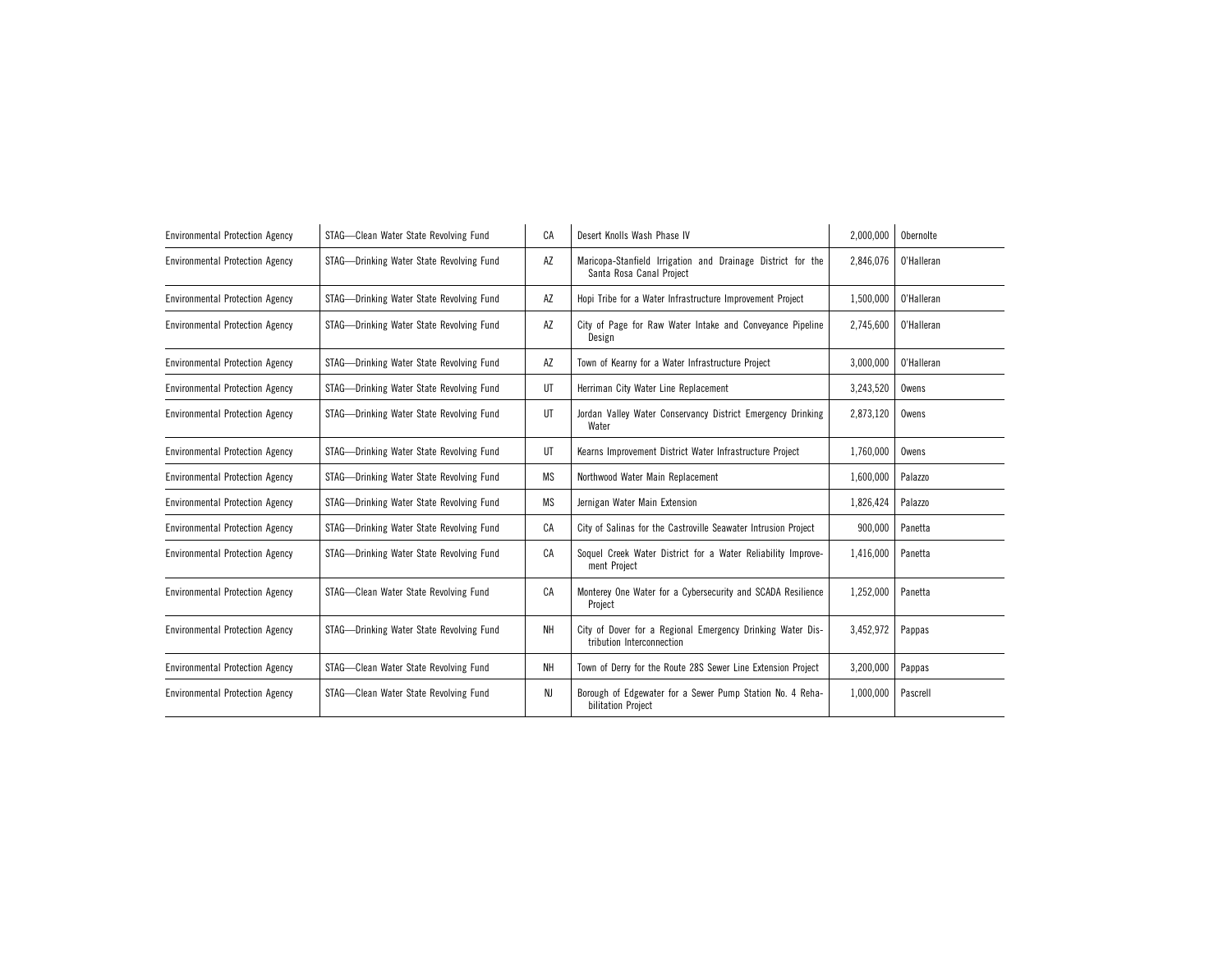| Agency                                 | Account                                  | Location  | Project                                                                                        | <b>House Amount</b> | <b>House Requestors</b> |
|----------------------------------------|------------------------------------------|-----------|------------------------------------------------------------------------------------------------|---------------------|-------------------------|
| <b>Environmental Protection Agency</b> | STAG-Drinking Water State Revolving Fund | NJ        | City of Garfield for a Lead Piping Removal and Replacement<br>Project                          | 2,400,000           | Pascrell                |
| <b>Environmental Protection Agency</b> | STAG-Clean Water State Revolving Fund    | NJ        | Borough of Rutherford for a Stormwater Management Project                                      | 750,000             | Pascrell                |
| <b>Environmental Protection Agency</b> | STAG-Clean Water State Revolving Fund    | NJ        | County of Essex for an Urban Rooftop Farming Stormwater<br><b>Management System</b>            | 2,823,150           | Payne                   |
| <b>Environmental Protection Agency</b> | STAG-Drinking Water State Revolving Fund | CO        | City of Northglenn for Water Treatment Plant Improvements                                      | 2,329,600           | Perlmutter              |
| <b>Environmental Protection Agency</b> | STAG-Clean Water State Revolving Fund    | CA        | City of Coronado for the Parker Pump Station                                                   | 3,000,000           | Peters                  |
| <b>Environmental Protection Agency</b> | STAG-Drinking Water State Revolving Fund | MN        | City of Plymouth for Zachary Water Treatment Plant Enhance-<br>ments                           | 2,000,000           | Phillips                |
| <b>Environmental Protection Agency</b> | STAG-Clean Water State Revolving Fund    | ME        | City of Saco for a Water Resource Resiliency Project                                           | 3,452,978           | Pingree                 |
| <b>Environmental Protection Agency</b> | STAG-Drinking Water State Revolving Fund | ME        | Town of Limerick for a Water and Sewer Mains Replacement<br>Project                            | 1,000,000           | Pingree                 |
| <b>Environmental Protection Agency</b> | STAG-Clean Water State Revolving Fund    | WI        | City of Sun Prairie for a Water Pollution Control Facility Solar<br><b>Radiation Project</b>   | 3,200,000           | Pocan                   |
| <b>Environmental Protection Agency</b> | STAG-Drinking Water State Revolving Fund | WI        | Village of New Glarus for a Water Tower Project                                                | 1,000,000           | Pocan                   |
| <b>Environmental Protection Agency</b> | STAG-Drinking Water State Revolving Fund | <b>NC</b> | City of Oxford for the Kerr Lake Regional Water Treatment<br><b>Plant Improvement Project</b>  | 3,452,972           | Price (NC)              |
| <b>Environmental Protection Agency</b> | STAG-Drinking Water State Revolving Fund | ΝC        | City of Sanford for Triangle Regional Governments Water<br><b>Treatment Plant Improvements</b> | 3.326.400           | Price (NC), Ross        |
| <b>Environmental Protection Agency</b> | STAG-Drinking Water State Revolving Fund | <b>NC</b> | Town of Hillsborough for a Water Booster Pump Station                                          | 1,267,500           | Price (NC)              |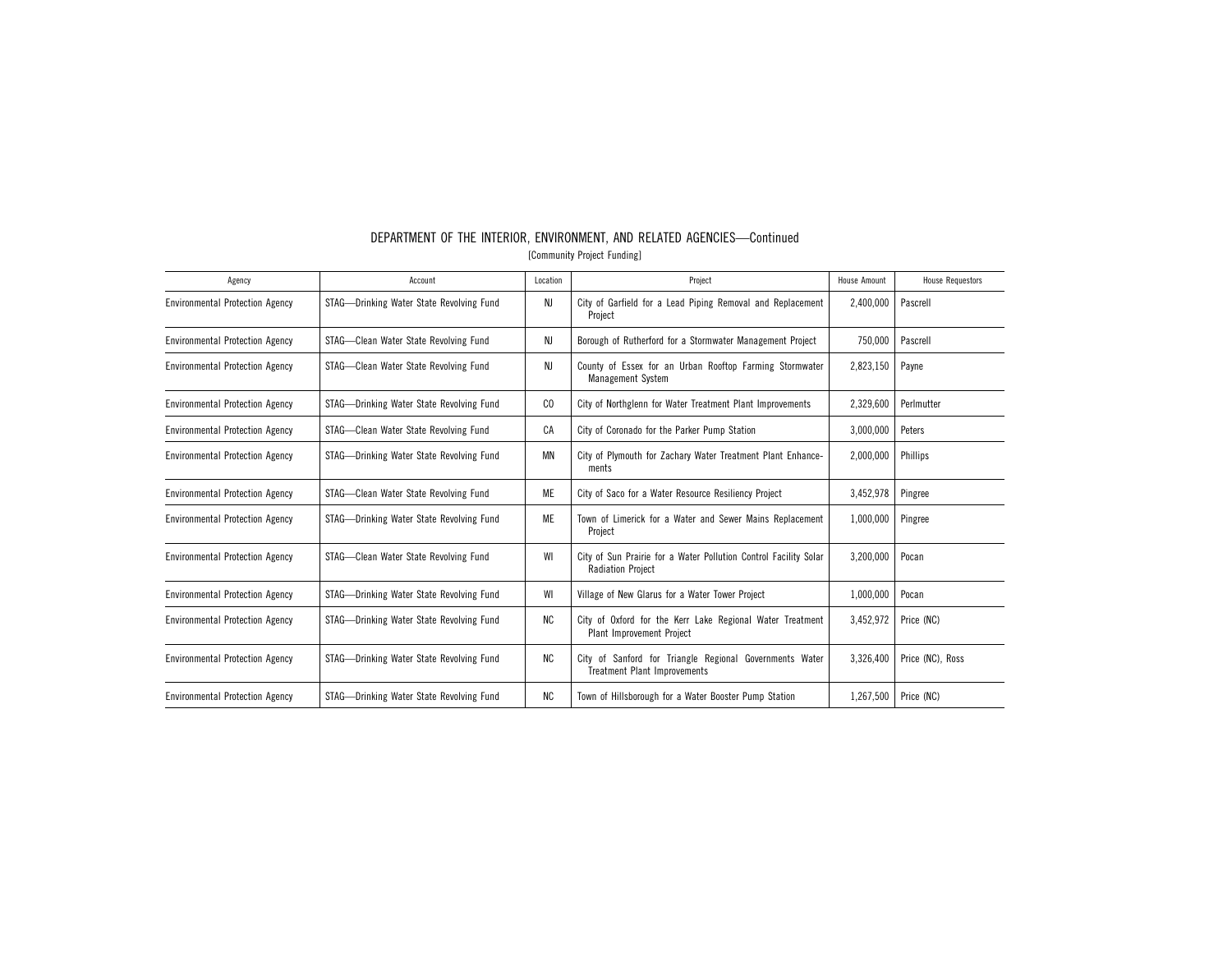| <b>Environmental Protection Agency</b> | STAG-Clean Water State Revolving Fund    | IL.       | City of Northlake for a Sanitary Sewer Lining Replacement<br>Project                     | 3,200,000 | García (IL), Quigley |
|----------------------------------------|------------------------------------------|-----------|------------------------------------------------------------------------------------------|-----------|----------------------|
| <b>Environmental Protection Agency</b> | STAG-Drinking Water State Revolving Fund | <b>MD</b> | City of Westminster for a Water Main Replacement at Route<br>27                          | 2,150,000 | Raskin               |
| <b>Environmental Protection Agency</b> | STAG-Drinking Water State Revolving Fund | PA        | East Dunkard Water Authority Waterline System                                            | 2,734,400 | Reschenthaler        |
| <b>Environmental Protection Agency</b> | STAG-Clean Water State Revolving Fund    | PA        | Hickory, Southview and Westland Sanitary Sewer Project                                   | 3,500,000 | Reschenthaler        |
| <b>Environmental Protection Agency</b> | STAG-Drinking Water State Revolving Fund | NY        | Village of Freeport for Security Improvements to Water Oper-<br>ations                   | 240.000   | Rice (NY)            |
| <b>Environmental Protection Agency</b> | STAG-Clean Water State Revolving Fund    | AL        | Coley Water Wastewater Treatment Plant                                                   | 5,000,000 | Rogers (AL)          |
| <b>Environmental Protection Agency</b> | STAG-Drinking Water State Revolving Fund | KY        | Buckhorn Water Treatment Plant and Transmission Line<br>Project                          | 2,500,000 | Rogers (KY)          |
| <b>Environmental Protection Agency</b> | STAG-Drinking Water State Revolving Fund | ΚY        | Letcher County Water and Sewer District Water System Im-<br>provements                   | 3,000,000 | Rogers (KY)          |
| <b>Environmental Protection Agency</b> | STAG-Clean Water State Revolving Fund    | ΝC        | Town of Holly Springs for a Water Reclamation Project                                    | 3,000,000 | Ross                 |
| <b>Environmental Protection Agency</b> | STAG-Drinking Water State Revolving Fund | NC        | <b>Expansion of Water Treatment Facilities</b>                                           | 1,000,000 | Rouzer               |
| <b>Environmental Protection Agency</b> | STAG-Clean Water State Revolving Fund    | NC        | Greensboro Street Lift Station #2 Hazard Mitigation Upgrade                              | 2,669,867 | Rouzer               |
| <b>Environmental Protection Agency</b> | STAG-Clean Water State Revolving Fund    | СA        | City of Paramount for the Spane Park Regional Stormwater<br><b>Infiltration Facility</b> | 2,000,000 | Roybal-Allard        |
| <b>Environmental Protection Agency</b> | STAG-Drinking Water State Revolving Fund | CA        | Coachella Valley Water District for a Water Consolidation<br>Project                     | 3,452,972 | Ruiz                 |
| <b>Environmental Protection Agency</b> | STAG-Drinking Water State Revolving Fund | СA        | City of Hemet for the Oakland and Santa Fe Water Main Re-<br>placement Project           | 1,200,000 | Ruiz                 |
| <b>Environmental Protection Agency</b> | STAG-Clean Water State Revolving Fund    | <b>MD</b> | City of Baltimore for Egg Shaped Digesters Rehabilitation                                | 3,452,972 | Ruppersberger        |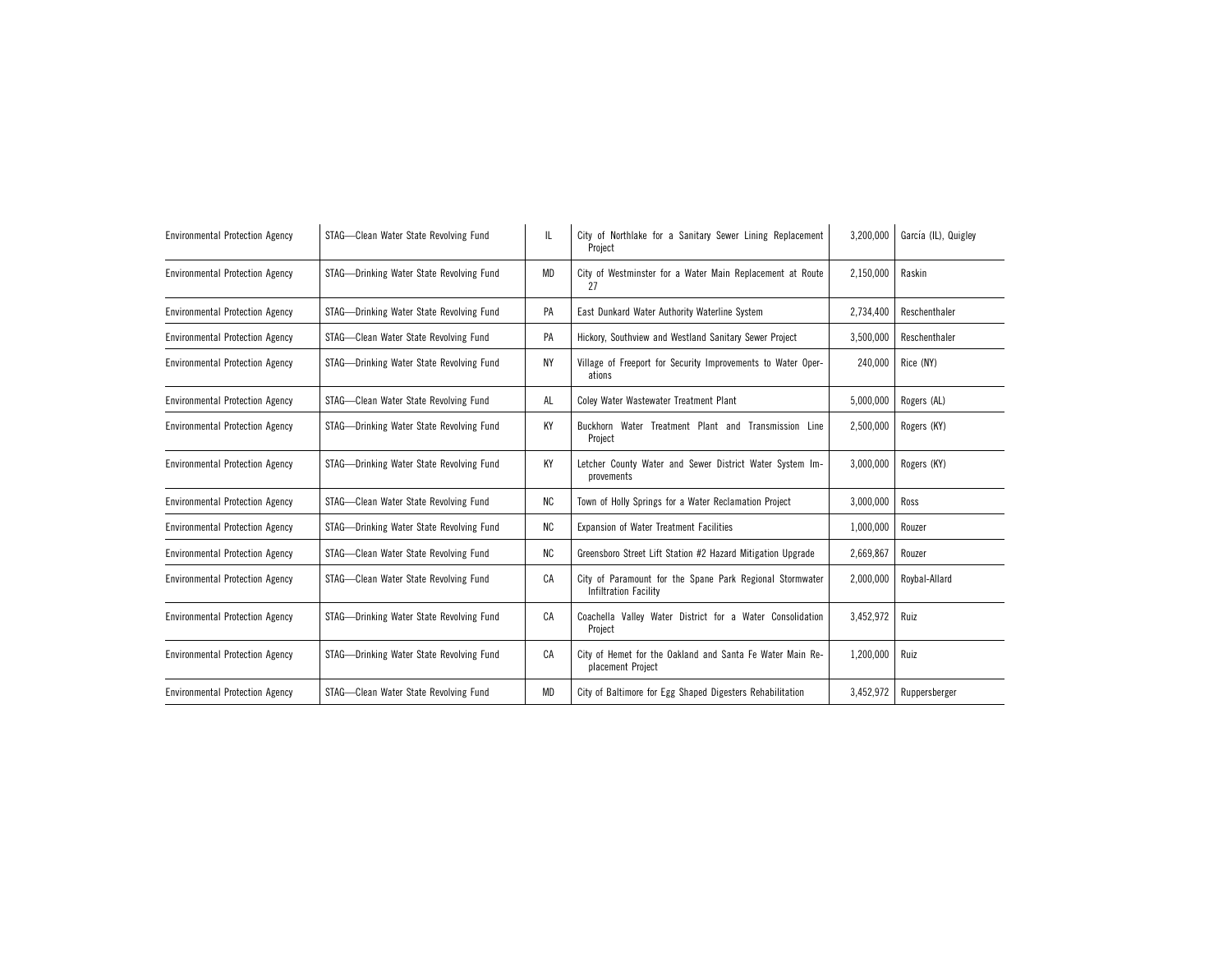| Agency                                 | Account                                  | Location       | Project                                                                                                  | House Amount | <b>House Requestors</b> |
|----------------------------------------|------------------------------------------|----------------|----------------------------------------------------------------------------------------------------------|--------------|-------------------------|
| <b>Environmental Protection Agency</b> | STAG-Drinking Water State Revolving Fund | IL             | Village of Midlothian for the 149th Street & Pulaski Road<br>Water Main Replacement                      | 1,064,000    | Rush                    |
| <b>Environmental Protection Agency</b> | STAG-Drinking Water State Revolving Fund | IL.            | Village of Manhattan for Well 7 Improvements and Radium<br><b>Reduction Treatment Project</b>            | 3.452.972    | Rush                    |
| <b>Environmental Protection Agency</b> | STAG-Clean Water State Revolving Fund    | FL             | St. Johns County Stormwater Infrastructure Improvement<br>Project                                        | 400.000      | Rutherford              |
| <b>Environmental Protection Agency</b> | STAG-Clean Water State Revolving Fund    | FL.            | Septic Tank to City Sewer Connection Project                                                             | 3,300,000    | Rutherford              |
| <b>Environmental Protection Agency</b> | STAG-Clean Water State Revolving Fund    | CNMI           | Commonwealth Utilities Corporation for an Engineering Report<br>and Assessment                           | 911.302      | Sablan                  |
| <b>Environmental Protection Agency</b> | STAG—Drinking Water State Revolving Fund | FL.            | Village of Pinecrest Waterline Lateral Connection Project                                                | 640,000      | Salazar                 |
| <b>Environmental Protection Agency</b> | STAG-Clean Water State Revolving Fund    | FL.            | Stormwater Local Drainage Improvement Project for SW 216<br>Street from Old Cutler Drive to SW 87 Avenue | 420.000      | Salazar                 |
| <b>Environmental Protection Agency</b> | STAG-Drinking Water State Revolving Fund | CA             | City of Santa Fe Springs for Water Well No. 12 Assessment<br>and Treatment                               | 2.200.000    | Sanchez                 |
| <b>Environmental Protection Agency</b> | STAG—Drinking Water State Revolving Fund | CA             | Water Replenishment District of Southern California for Five<br><b>Groundwater Well Projects</b>         | 2,500,000    | Sanchez                 |
| <b>Environmental Protection Agency</b> | STAG-Drinking Water State Revolving Fund | IL             | Village of Skokie for Lead Service Line Replacement Project                                              | 2,000,000    | Schakowsky              |
| <b>Environmental Protection Agency</b> | STAG—Drinking Water State Revolving Fund | IL.            | City of Waukegan for a Water Works Improvement Project                                                   | 3,452,972    | Schneider               |
| <b>Environmental Protection Agency</b> | STAG-Clean Water State Revolving Fund    | 0 <sub>R</sub> | City of Aumsville for a Waste Water Treatment Plant Project                                              | 1,252,950    | Schrader                |
| <b>Environmental Protection Agency</b> | STAG-Drinking Water State Revolving Fund | WA             | Muckleshoot Tribe for a Water System Improvements Project                                                | 3,452,972    | Schrier                 |
| <b>Environmental Protection Agency</b> | STAG—Drinking Water State Revolving Fund | WA             | City of Issaquah for the Aquifer Project                                                                 | 600,000      | Schrier                 |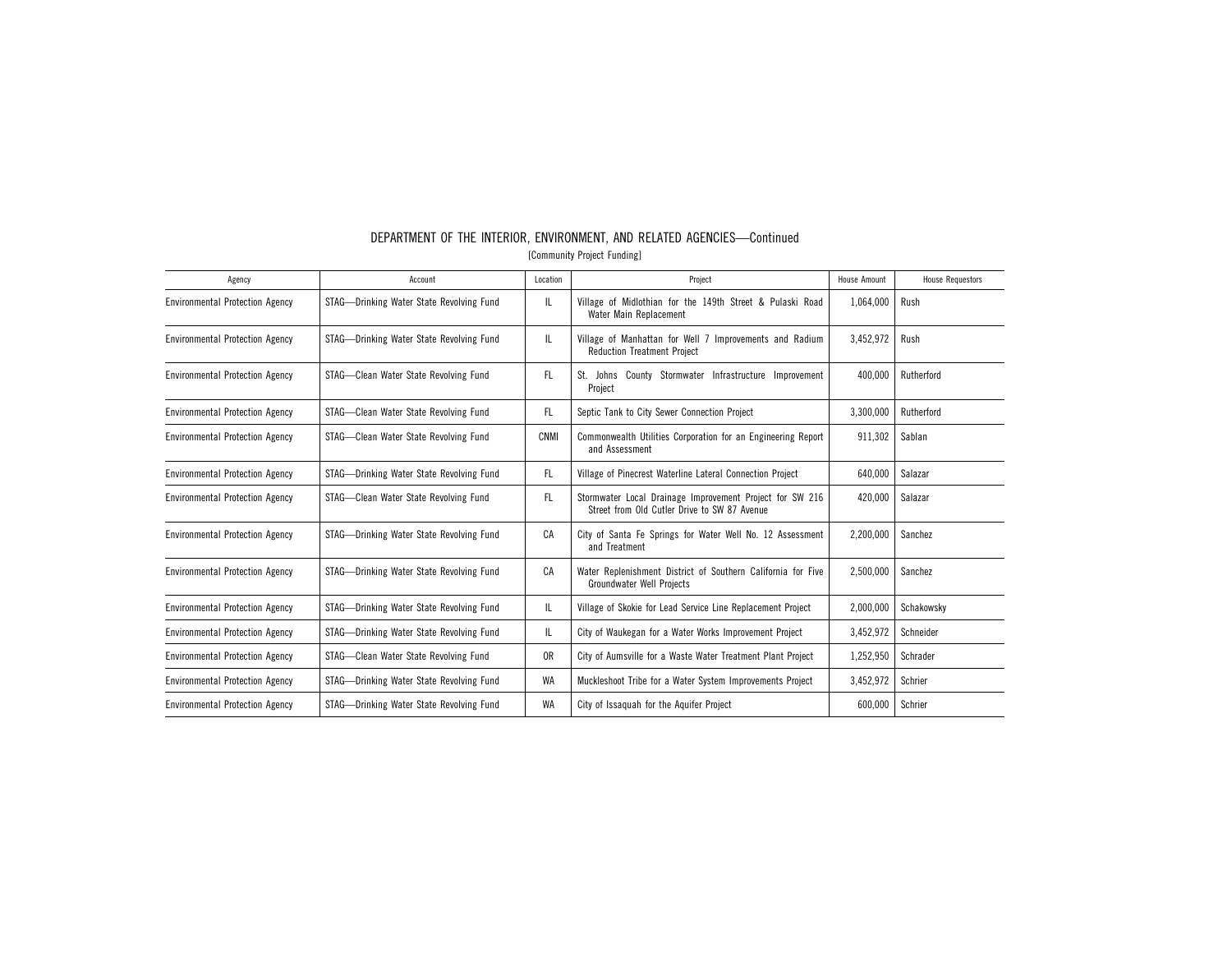| <b>Environmental Protection Agency</b> | STAG-Clean Water State Revolving Fund    | WA | 1,023,632<br>Mountains to Sound Greenway Trust for a Creek Restoration<br>Project                    |           | Schrier      |
|----------------------------------------|------------------------------------------|----|------------------------------------------------------------------------------------------------------|-----------|--------------|
| <b>Environmental Protection Agency</b> | STAG-Clean Water State Revolving Fund    | GA | City of College Park for a South East Sewer Wastewater Pump<br>2.500.000<br><b>Station Project</b>   |           | Scott. David |
| <b>Environmental Protection Agency</b> | STAG-Clean Water State Revolving Fund    | GA | Fulton County for the Friendship Pump Station Project                                                | 3,452,972 | Scott, David |
| <b>Environmental Protection Agency</b> | STAG-Clean Water State Revolving Fund    | TX | <b>Bull Hide Regional Reclamation Plant</b>                                                          | 3,000,000 | Sessions     |
| <b>Environmental Protection Agency</b> | STAG-Clean Water State Revolving Fund    | NJ | Town of Parsippany-Troy Hills for the Pump Station No. 4<br>Sanitary Sewer Redirection Project       | 3,452,972 | Sherrill     |
| <b>Environmental Protection Agency</b> | STAG-Drinking Water State Revolving Fund | NJ | Township of Montclair for PFOAS and Perchlorate Treatment<br>- Rand Well                             | 2,056,000 | Sherrill     |
| <b>Environmental Protection Agency</b> | STAG-Drinking Water State Revolving Fund | NJ | Morris County Parks Commission for the Boonton Reservoir<br><b>Improvement Project</b>               | 600.000   | Sherrill     |
| <b>Environmental Protection Agency</b> | STAG-Clean Water State Revolving Fund    | ID | City of Grace Wastewater Collection and Treatment Systems<br>Improvement                             | 2,560,000 | Simpson      |
| <b>Environmental Protection Agency</b> | STAG-Clean Water State Revolving Fund    | ID | City of Roberts Clean Water Project                                                                  | 2,000,000 | Simpson      |
| <b>Environmental Protection Agency</b> | STAG-Drinking Water State Revolving Fund | NJ | City of Elizabeth for Replacement of Known Lead Service<br>2,170,000<br>Lines                        |           | <b>Sires</b> |
| <b>Environmental Protection Agency</b> | STAG-Clean Water State Revolving Fund    | NJ | Township of North Bergen for a Drainage Improvement Project                                          | 3,452,972 | <b>Sires</b> |
| <b>Environmental Protection Agency</b> | STAG-Clean Water State Revolving Fund    | MI | Northwestern Oakland Drainage District for a Sanitary Sewer<br>1,000,000<br><b>Extension Project</b> |           | Slotkin      |
| <b>Environmental Protection Agency</b> | STAG-Drinking Water State Revolving Fund | VA | Spotsylvania County for the Motts Run Water Treatment Plant<br><b>Expansion Project</b>              | 3,452,972 | Spanberger   |
| <b>Environmental Protection Agency</b> | STAG-Clean Water State Revolving Fund    | CA | City/County Association of Governments of San Mateo County<br>for a Stormwater Capture Project       | 2,400,000 | Speier       |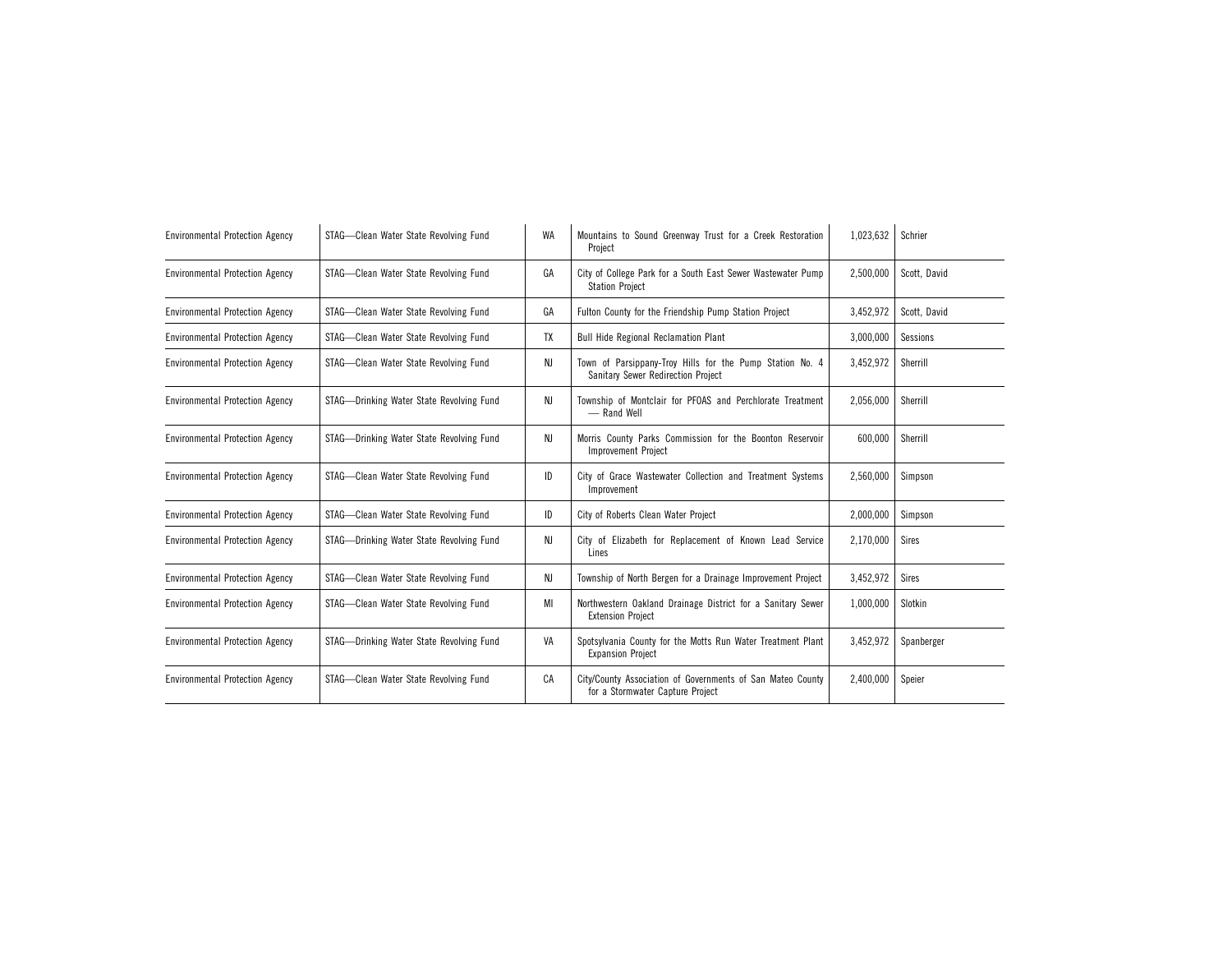| Agency                                 | Account                                  | Location  | Project                                                                 | <b>House Amount</b> | <b>House Requestors</b> |
|----------------------------------------|------------------------------------------|-----------|-------------------------------------------------------------------------|---------------------|-------------------------|
| <b>Environmental Protection Agency</b> | STAG-Clean Water State Revolving Fund    | CA        | City of Redwood City for the Douglas Avenue Pump Station<br>Project     | 1,200,000           | Speier                  |
| <b>Environmental Protection Agency</b> | STAG-Clean Water State Revolving Fund    | <b>NM</b> | Town of Mountainair for Wastewater Treatment Facility Im-<br>provements | 3,000,000           | Stansbury               |
| <b>Environmental Protection Agency</b> | STAG-Clean Water State Revolving Fund    | AZ        | City of Chandler for a Reclaimed Water Interconnect Facility            | 3,000,000           | Stanton                 |
| <b>Environmental Protection Agency</b> | STAG-Drinking Water State Revolving Fund | <b>MN</b> | East Mesabi Water Project                                               | 4,000,000           | Stauber                 |
| <b>Environmental Protection Agency</b> | STAG-Clean Water State Revolving Fund    | MN        | Northern Township Sewer and Water Infrastructure Project                | 5,000,000           | Stauber                 |
| <b>Environmental Protection Agency</b> | STAG-Drinking Water State Revolving Fund | ΜN        | Aitkin Regional Water Tower Upgrade                                     | 2,320,000           | Stauber                 |
| <b>Environmental Protection Agency</b> | STAG-Clean Water State Revolving Fund    | MN        | Shorewood Park Sanitary District Expansion                              | 1,900,000           | Stauber                 |
| <b>Environmental Protection Agency</b> | STAG-Drinking Water State Revolving Fund | <b>NY</b> | Route 74 Neighborhood Water Source and Distribution                     | 4,000,000           | Stefanik                |
| <b>Environmental Protection Agency</b> | STAG-Clean Water State Revolving Fund    | ΝY        | Village of Greenwich Waste Water Treatment Plant Recon-<br>struction    | 4,400,000           | Stefanik                |
| <b>Environmental Protection Agency</b> | STAG-Drinking Water State Revolving Fund | <b>NY</b> | Town of Beekmantown Drinking Water Remediation                          | 750,000             | Stefanik                |
| <b>Environmental Protection Agency</b> | STAG-Clean Water State Revolving Fund    | <b>NY</b> | Fink Creek Flood Mitigation Project                                     | 5,000,000           | Stefanik                |
| <b>Environmental Protection Agency</b> | STAG-Drinking Water State Revolving Fund | <b>NY</b> | Town of Schuyler Falls Morrisonville Water District Improve-<br>ments   | 2,562,500           | Stefanik                |
| <b>Environmental Protection Agency</b> | STAG-Clean Water State Revolving Fund    | <b>NY</b> | Main Street Sanitary Sewer Rehabilitation Project                       | 2,640,000           | Stefanik                |
| <b>Environmental Protection Agency</b> | STAG-Drinking Water State Revolving Fund | FL.       | Restoration of Shoreline Off the Peace River in DeSoto County           | 2,500,000           | Steube                  |
| <b>Environmental Protection Agency</b> | STAG-Clean Water State Revolving Fund    | FL.       | Sewer Vacuum Station Installation in North Port, FL                     | 2,300,000           | Steube                  |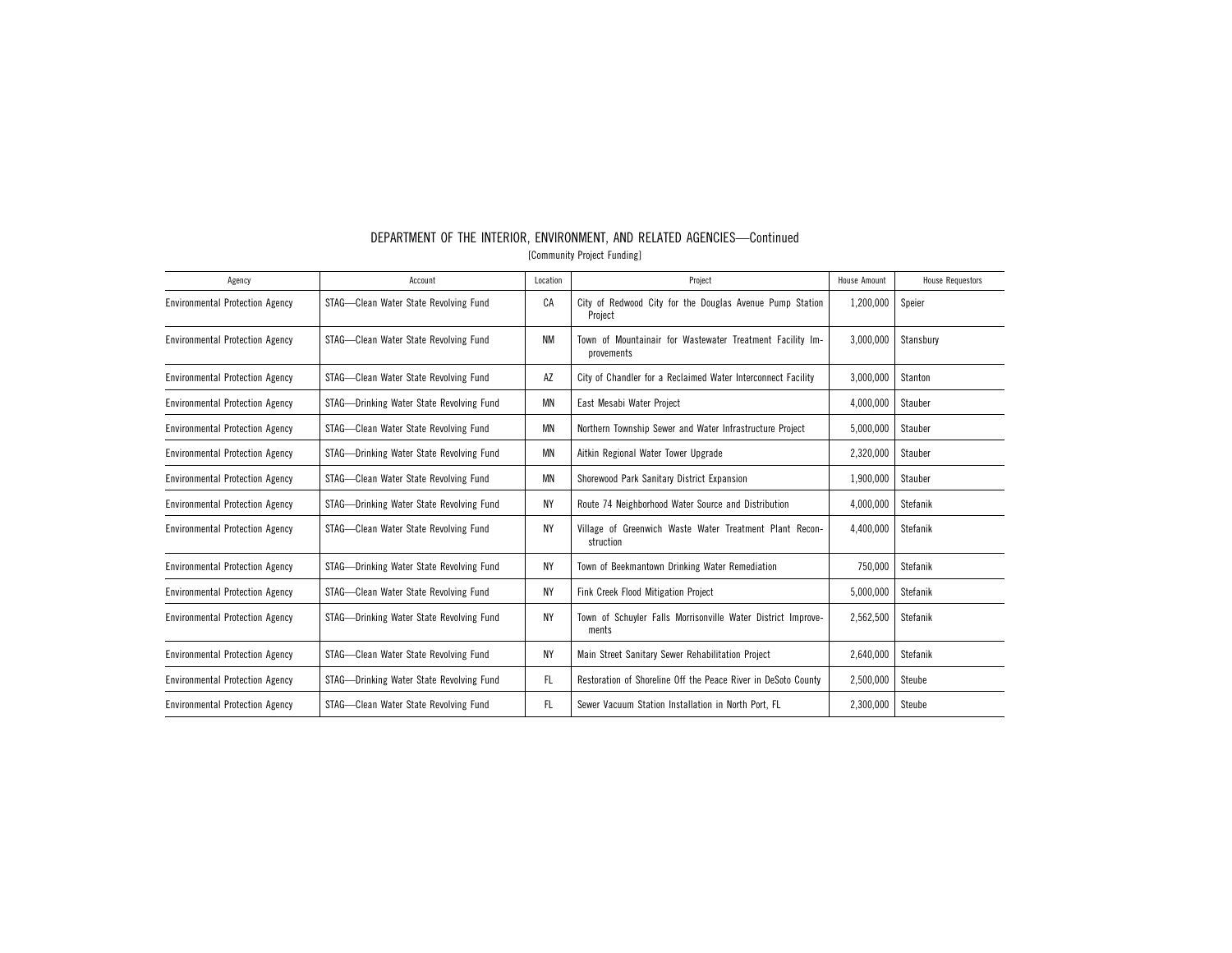| <b>Environmental Protection Agency</b> | STAG-Drinking Water State Revolving Fund | FL. | North Lee County Wellfield Expansion Project                                                         | 2,400,000 | Steube     |
|----------------------------------------|------------------------------------------|-----|------------------------------------------------------------------------------------------------------|-----------|------------|
| <b>Environmental Protection Agency</b> | STAG-Clean Water State Revolving Fund    | MI  | City of Northville for the Randolph Drain Serenity Point and<br>Riverbank Stabilization Project      | 560.000   | Stevens    |
| <b>Environmental Protection Agency</b> | STAG-Drinking Water State Revolving Fund | МI  | City of Clawson for a Water Main Reconstruction Project                                              | 710,000   | Stevens    |
| <b>Environmental Protection Agency</b> | STAG-Clean Water State Revolving Fund    | MI  | City of Birmingham for a Combined Sewer System Critical Re-<br>habilitation Program                  | 1,300,000 | Stevens    |
| <b>Environmental Protection Agency</b> | STAG-Drinking Water State Revolving Fund | UT  | Tooele Valley Water Well and Storage                                                                 | 4,000,000 | Stewart    |
| <b>Environmental Protection Agency</b> | STAG-Clean Water State Revolving Fund    | WA  | Town of Steilacoom for a Garrison Springs Creek Restoration<br>Project                               | 1,500,000 | Strickland |
| <b>Environmental Protection Agency</b> | STAG-Drinking Water State Revolving Fund | NΥ  | City of Glen Cove for Installation of Packed Tower Aeration<br>System at Duck Pond Road Well Station | 3,452,972 | Suozzi     |
| <b>Environmental Protection Agency</b> | STAG-Drinking Water State Revolving Fund | CA  | City of Pleasanton for a PFAS Treatment and Well Rehabilita-<br>tion Project                         | 2,000,000 | Swalwell   |
| <b>Environmental Protection Agency</b> | STAG-Clean Water State Revolving Fund    | СA  | Western Municipal Water District for a PFAS Treatment and<br><b>Prevention Project</b>               | 3,452,972 | Takano     |
| <b>Environmental Protection Agency</b> | STAG-Drinking Water State Revolving Fund | СA  | Eastern Municipal Water District for the Well 56 PFAS Re-<br>moval Project                           | 3,452,972 | Takano     |
| <b>Environmental Protection Agency</b> | STAG-Drinking Water State Revolving Fund | NΥ  | Town of Schuyler Graham, Newport, and Brown Road Water<br>District                                   | 1.000.000 | Tennev     |
| <b>Environmental Protection Agency</b> | STAG-Drinking Water State Revolving Fund | NΥ  | Orwell Water System Improvements                                                                     | 2,351,200 | Tenney     |
| <b>Environmental Protection Agency</b> | STAG-Clean Water State Revolving Fund    | NY  | Waste Water Treatment Plant and Pump Station Rehabilitation                                          | 3,480,960 | Tenney     |
| <b>Environmental Protection Agency</b> | STAG-Clean Water State Revolving Fund    | NΥ  | Upper Susquehanna River Watershed Resilience Project                                                 | 1,580,628 | Tenney     |
| <b>Environmental Protection Agency</b> | STAG-Clean Water State Revolving Fund    | NΥ  | South Canal, Commerce, and State Street Sewar Separation                                             | 1,507,605 | Tenney     |
| <b>Environmental Protection Agency</b> | STAG-Clean Water State Revolving Fund    | NΥ  | Oneida Castle Sanitary Sewar Collection System                                                       | 4,152,000 | Tenney     |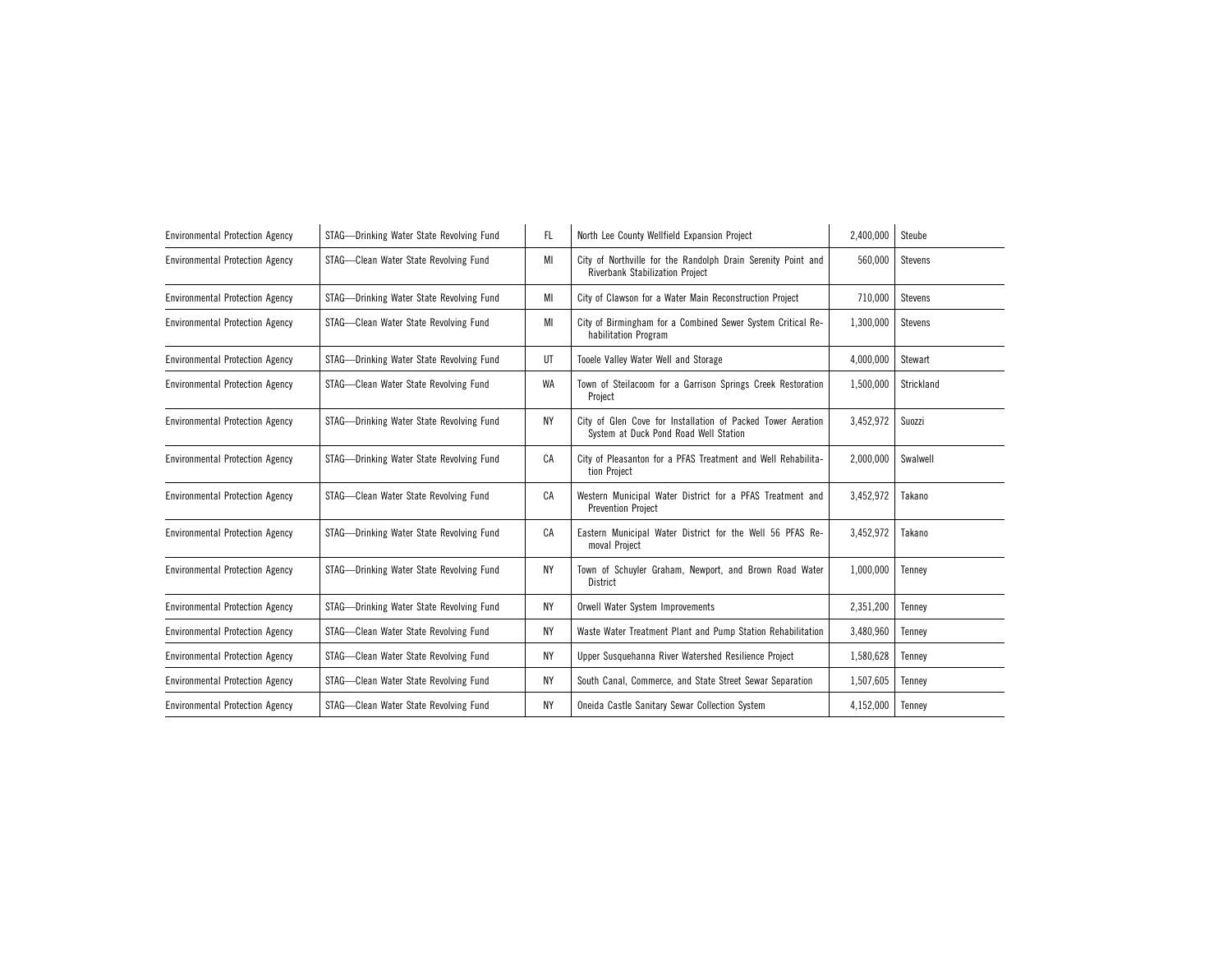| Agency                                 | Account                                  | Location  | Project                                                                                      | House Amount | <b>House Requestors</b> |
|----------------------------------------|------------------------------------------|-----------|----------------------------------------------------------------------------------------------|--------------|-------------------------|
| <b>Environmental Protection Agency</b> | STAG-Drinking Water State Revolving Fund | <b>NY</b> | City of Norwich Water Main Replacement                                                       | 2,850,000    | Tennev                  |
| <b>Environmental Protection Agency</b> | STAG-Clean Water State Revolving Fund    | MS        | City of Clinton for a Regional Wastewater Project                                            | 1,200,000    | Thompson (MS)           |
| <b>Environmental Protection Agency</b> | STAG-Clean Water State Revolving Fund    | NV        | Clark County for a Water Infrastructure Project                                              | 2.000.000    | Titus                   |
| <b>Environmental Protection Agency</b> | STAG-Drinking Water State Revolving Fund | <b>NY</b> | Village of Fultonville for Drinking Water Upgrades Project                                   | 45,000       | Tonko                   |
| <b>Environmental Protection Agency</b> | STAG—Drinking Water State Revolving Fund | CA        | City of Pomona for Groundwater Treatment R34                                                 | 1,600,000    | Torres (CA)             |
| <b>Environmental Protection Agency</b> | STAG—Drinking Water State Revolving Fund | CA        | City of Chino for a Treatment Plant Groundwater Wells 4 & 6<br>Project                       | 2,000,000    | Torres (CA)             |
| <b>Environmental Protection Agency</b> | STAG—Drinking Water State Revolving Fund | МA        | Town of Winchendon for the Central Street Water Main Re-<br>placement and Upgrade Project    | 494.950      | Trahan                  |
| <b>Environmental Protection Agency</b> | STAG-Clean Water State Revolving Fund    | 0H        | Wolf Creek Sanitary Liners Installation                                                      | 3,360,000    | Turner                  |
| <b>Environmental Protection Agency</b> | STAG-Drinking Water State Revolving Fund | IL.       | Village of Oswego for Corrosion Studies                                                      | 1,800,000    | Underwood               |
| <b>Environmental Protection Agency</b> | STAG-Clean Water State Revolving Fund    | IL.       | Northern Moraine Wastewater Reclamation District for a Sani-<br>tary Sewer Extension Project | 2.500.000    | Underwood               |
| <b>Environmental Protection Agency</b> | STAG-Clean Water State Revolving Fund    | CA        | McFarland Wastewater Treatment Plant Expansion Project                                       | 5.000.000    | Valadao                 |
| <b>Environmental Protection Agency</b> | STAG—Drinking Water State Revolving Fund | CA        | Fowler New Well and System Interconnection for Drought Re-<br>siliency Project               | 3,005,200    | Valadao                 |
| <b>Environmental Protection Agency</b> | STAG-Drinking Water State Revolving Fund | NJ        | North Cape May Watermain Replacement                                                         | 1,953,918    | Van Drew                |
| <b>Environmental Protection Agency</b> | STAG-Clean Water State Revolving Fund    | CA        | County of San Diego for a Smuggler's Gulch Dredging Project                                  | 3,452,972    | Vargas                  |
| <b>Environmental Protection Agency</b> | STAG—Drinking Water State Revolving Fund | MI        | Hupp-Morrell Water Transmission Connector                                                    | 4,240,000    | Walberg                 |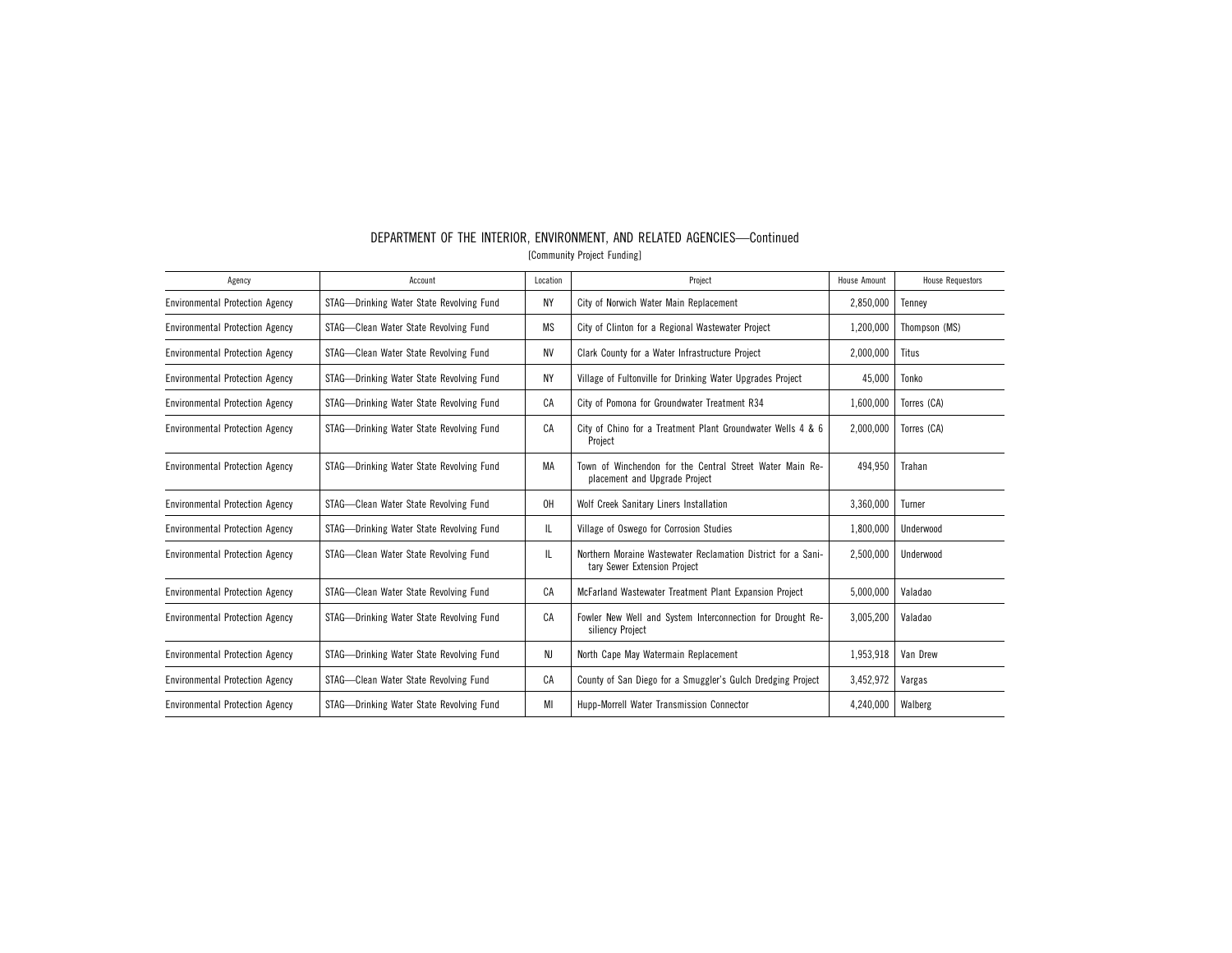| <b>Environmental Protection Agency</b> | STAG-Clean Water State Revolving Fund    | MI  | Waste Water Discharge Line                                                                         | 3,040,000 | Walberg           |
|----------------------------------------|------------------------------------------|-----|----------------------------------------------------------------------------------------------------|-----------|-------------------|
| <b>Environmental Protection Agency</b> | STAG-Drinking Water State Revolving Fund | MI  | M-50 Water Transmission Main                                                                       | 5,000,000 | Walberg           |
| <b>Environmental Protection Agency</b> | STAG-Clean Water State Revolving Fund    | МI  | Village of North Adams Lagoon Repair and Compliance                                                | 750,000   | Walberg           |
| <b>Environmental Protection Agency</b> | STAG-Drinking Water State Revolving Fund | FL. | City of Hollywood for Membrane Softening Drinking Water Up-<br>grades                              | 3,452,972 | Wasserman Schultz |
| <b>Environmental Protection Agency</b> | STAG-Clean Water State Revolving Fund    | FL. | Town of Southwest Ranches for a Drainage and Water Quality<br>Project                              | 600.000   | Wasserman Schultz |
| <b>Environmental Protection Agency</b> | STAG-Drinking Water State Revolving Fund | CA  | City of Inglewood for a Water Main Replacement Project                                             | 3,452,972 | Waters            |
| <b>Environmental Protection Agency</b> | STAG-Clean Water State Revolving Fund    | VT  | Town of Chelsea for a Pump Station Project                                                         | 600,000   | Welch             |
| <b>Environmental Protection Agency</b> | STAG-Drinking Water State Revolving Fund | OH  | City of Portsmouth Water Treatment Plant                                                           | 4,000,000 | Wenstrup          |
| <b>Environmental Protection Agency</b> | STAG-Clean Water State Revolving Fund    | 0H  | Alexander Salamon Airport Sewer Extension                                                          | 2,845,552 | Wenstrup          |
| <b>Environmental Protection Agency</b> | STAG-Clean Water State Revolving Fund    | OH  | Ross County Union Heights Wastewater Infrastructure Im-<br>provements                              | 4,000,000 | Wenstrup          |
| <b>Environmental Protection Agency</b> | STAG-Clean Water State Revolving Fund    | VA  | Town of Haymarket for Stormwater Assessment                                                        | 160,000   | Wexton            |
| <b>Environmental Protection Agency</b> | STAG-Drinking Water State Revolving Fund | GA  | City of East Point for a Water Main Upgrade Project                                                | 1,600,000 | Williams (GA)     |
| <b>Environmental Protection Agency</b> | STAG-Clean Water State Revolving Fund    | GA  | City of College Park for Stormwater Upgrades                                                       | 800,000   | Williams (GA)     |
| <b>Environmental Protection Agency</b> | STAG-Clean Water State Revolving Fund    | FL. | Miami-Dade County for Remediation of 127th Street Canal-<br>Opa Locka                              | 3,452,972 | Wilson (FL)       |
| <b>Environmental Protection Agency</b> | STAG-Clean Water State Revolving Fund    | FL. | Miami-Dade County for a Septic to Sewer Conversion<br>Project-El Portal & Miami Shores             | 3,452,972 | Wilson (FL)       |
| <b>Environmental Protection Agency</b> | STAG-Clean Water State Revolving Fund    | AR  | Yellville Wastewater Collection and Treatment Improvements                                         | 2,160,000 | Womack            |
| <b>Environmental Protection Agency</b> | STAG-Clean Water State Revolving Fund    | KY  | Louisville and Jefferson County Metropolitan Sewer District for<br>a Neighborhood Drainage Project | 1,000,000 | Yarmuth           |